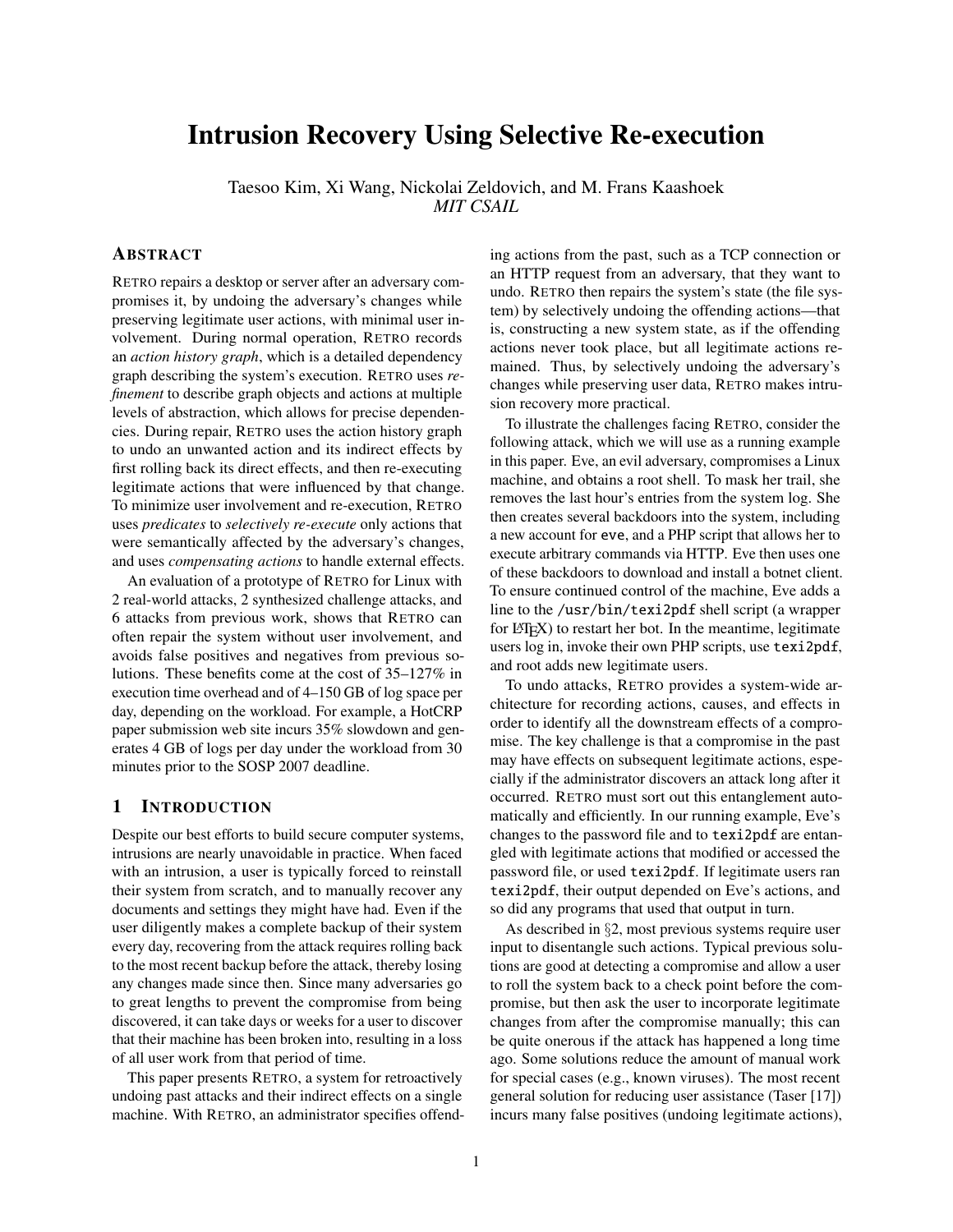or, after white-listing some actions to minimize false positives, it incurs false negatives (missing parts of the attack).

How can RETRO disentangle unwanted actions from legitimate operations, and undo all effects of the adversary's actions that happened in the past, while preserving every legitimate action? RETRO addresses these challenges with four ideas:

First, RETRO models the entire system using a new form of a dependency graph, which we call an *action history graph*. Like any dependency graph, the action history graph represents objects in the system (such as files and processes), and the dependencies between those objects (corresponding to actions such as a process reading a file). To record precise dependencies, the action history graph supports *refinement*, that is, representing the same object or action at multiple levels of abstraction. For example, a directory inode can be refined to expose individual file names in that directory, and a process can be refined into function calls and system calls. The action history graph also captures the semantics of each dependency (e.g., the arguments and return values of an action).

Second, RETRO *re-executes* actions in the graph, such as system calls or process invocations, that were influenced by the offending changes. For example, undoing undesirable actions may indirectly change the inputs of later actions, and thus these actions must be re-executed with their repaired inputs.

Third, RETRO uses *predicates* to do *selective reexecution* of just the actions whose dependencies are semantically different after repair, thereby minimizing cascading re-execution. For example, if Eve modified some file, and that file was later read by process  $P$ , we may be able to avoid re-executing  $P$  if the part of the file accessed by P is the same before and after repair.

Finally, to selectively re-execute existing applications, RETRO uses *shepherded re-execution* to monitor the reexecution of processes  $(\S5.2.3)$  $(\S5.2.3)$ , and stops re-execution when the process state converges to the original execution (such as when a process issues an identical exec call).

Using a prototype of RETRO for Linux, we show that RETRO can recover from both real-world and synthetic attacks, including our running example, while preserving legitimate user changes. Out of ten experiment scenarios, six required no user input to repair, two required user confirmation that a conflicting login session belonged to the attacker, and two required the user to manually redo affected operations. We also show that RETRO's ideas of refinement, shepherded re-execution, and predicates are key to repairing precisely the files affected by the attack, and to minimizing user involvement. A performance evaluation shows that, for extreme workloads that issue many system calls (such as continuously recompiling the Linux kernel), RETRO imposes a 89–127% runtime overhead and requires 100–150 GB of log space per day. For a

more realistic application, such as a HotCRP [\[23\]](#page-15-1) conference submission site, these costs are 35% and 4 GB per day, respectively. RETRO's runtime cost can be reduced by using additional cores, amounting to 0% for HotCRP when one core is dedicated to RETRO.

The rest of the paper is organized as follows. The next section compares RETRO with related work. §[3](#page-2-0) presents an overview of RETRO's architecture and workflow. §[4](#page-4-0) discusses RETRO's action history graph in detail, and §[5](#page-8-0) describes RETRO's repair managers. Our prototype implementation is described in §[6,](#page-11-0) and §[7](#page-11-1) evaluates the effectiveness and performance of RETRO. Finally, §[8](#page-14-0) discusses the limitations and future work, and §[9](#page-14-1) concludes.

# <span id="page-1-0"></span>2 RELATED WORK

This section relates RETRO to industrial and academic solutions for recovery after a compromise, and prior techniques that RETRO builds on.

### 2.1 Repair solutions

One line of industrial solutions is anti-virus tools, which can revert changes made by common malware, such as Windows registry keys and files comprising a known virus. For example, tools such as [\[34\]](#page-15-2) can generate remediation procedures for a given piece of malware. While such techniques work for known malware that behaves in predictable ways, they incur both false positives and false negatives, especially for new or unpredictable malware, and may not be able to recover from attacks where some information is lost, such as file deletions or overwrites. They also cannot repair changes that were a side-effect of the attack, such as changes made by a trojaned program, or changes made by an interactive adversary, whereas RETRO can undo such changes.

Another line of industrial solutions is systems that help users roll back unwanted changes to system state. These solutions include Windows System Restore [\[18\]](#page-15-3), Windows Driver Rollback [\[30\]](#page-15-4), Time Machine [\[4\]](#page-15-5), and numerous backup tools. These tools perform coarse-grained recovery, and require the user to identify what files were affected. RETRO uses the action history graph to track down *all* effects of an attack, repairs *precisely* those changes, and repairs all *side-effects* of the attack, without requiring the user to guess what files were affected.

A final line of popular solutions is using virtual machines as a form of whole-system backup. Using Re-Virt [\[14\]](#page-15-6) or Moka5 [\[11,](#page-15-7) [31\]](#page-15-8), an administrator can roll back to a checkpoint before an attack, losing both the attacker's changes and any legitimate changes since that point. One could imagine a system that replays recorded legitimate network packets to the virtual machine to reapply legitimate changes. However, if there are even subtle dependencies between omitted and replayed packets, the replayed packets will result in conflicts or external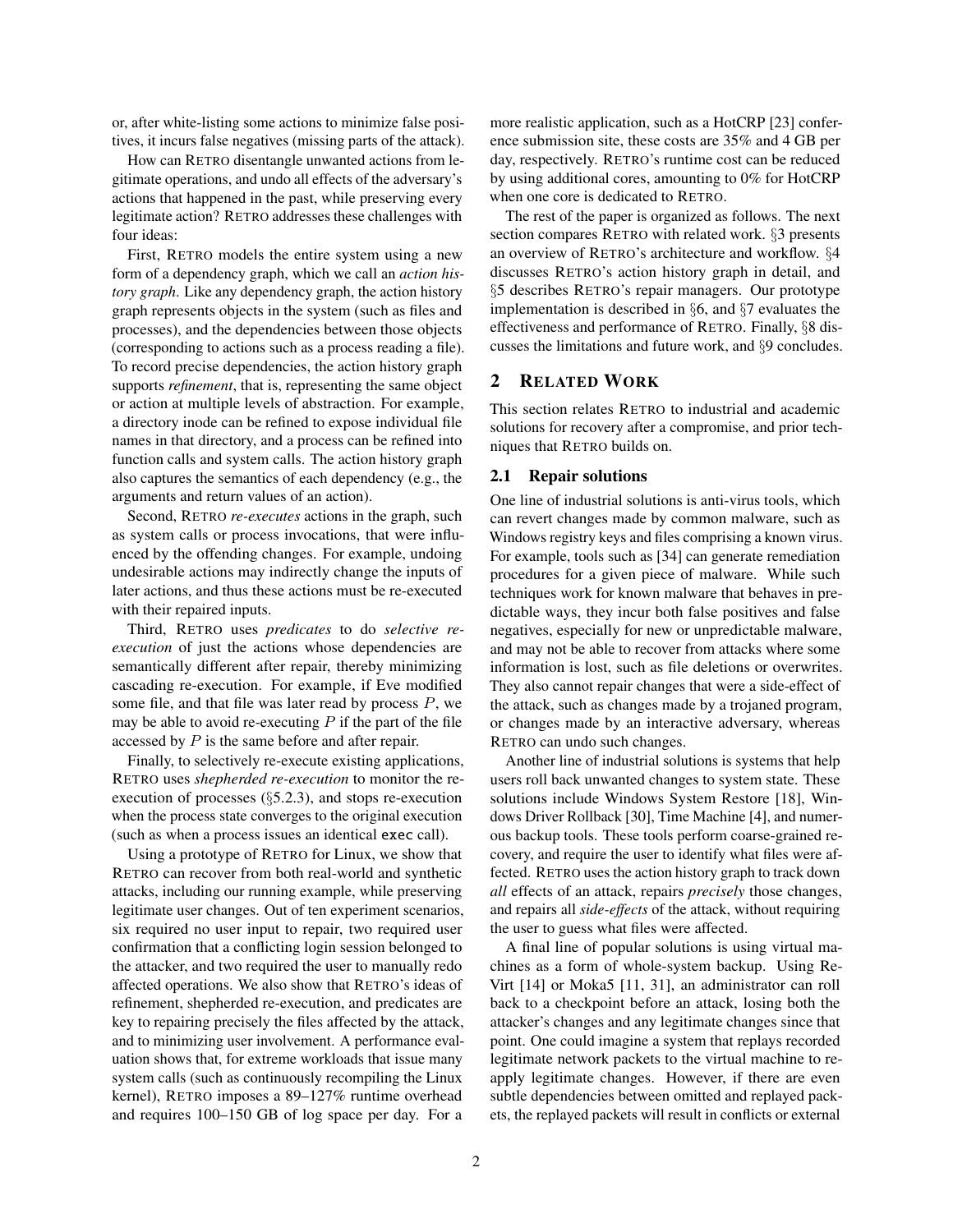

<span id="page-2-1"></span>Figure 1: Overview of RETRO's architecture, including major components and their interactions. Shading indicates components introduced by RETRO. Striped shading of checkpoints indicates that RETRO reuses existing file system snapshots when available.

dependencies, requiring user input to proceed. By recording dependencies and re-executing actions at many levels of abstraction using refinement, RETRO avoids such conflicts and can preserve legitimate changes without user input.

Academic research has tried to improve over the industrial solutions by attempting to make solutions more automatic. Brown's undoable email store [\[10\]](#page-15-9) shows how an email server can recover from operator mistakes, by turning all operations into *verbs*, such as SMTP or IMAP commands. Unlike RETRO, Brown's approach is limited to recovering from accidental operator mistakes. As a result, it cannot deal with an adversary that goes outside of the *verb* model and takes advantage of a vulnerability in the IMAP server software, or guesses root's password to log in via ssh. Moreover, it cannot recover from actions that had system-wide effects spanning multiple applications, files, and processes.

The closest related work to RETRO is Taser [\[17\]](#page-15-0), which uses taint tracking to find files affected by a past attack. Taser suffers from false positives, erroneously rolling back hundreds or thousands of files. To prevent false positives, Taser uses a white-list to ignore taint for some nodes or edges. This causes false negatives, so an attacker can bypass Taser altogether. While extensions of Taser catch some classes of attacks missed due to false negatives [\[40\]](#page-15-10), RETRO has no need for white-listing. RETRO recovers from all attacks presented in the Taser paper with no false positives or false negatives. RETRO avoids Taser's limitations by using a design based on the action history graph, and techniques such as predicates and re-execution, as opposed to Taser's taint propagation.

Polygraph [\[29\]](#page-15-11) uses taint tracking to recover from compromised devices in a data replication system, and incurs false positives like Taser. Unlike RETRO, Polygraph can recover from compromises in a distributed system.

#### 2.2 Related techniques

The use of dependency information for security has been widely explored in many contexts, including information flow control [\[25,](#page-15-12) [45\]](#page-15-13), taint tracking [\[44\]](#page-15-14), data provenance [\[9\]](#page-15-15), forensics [\[21\]](#page-15-16), system integrity [\[8\]](#page-15-17), and so on. A key difference in RETRO's action history graph is the use of exact dependency data to decide whether a dependency has semantically changed at repair time.

RETRO assumes that intrusion detection and analysis tools, such as [\[7,](#page-15-18) [12,](#page-15-19) [14,](#page-15-6) [15,](#page-15-20) [19–](#page-15-21)[22,](#page-15-22) [24,](#page-15-23) [40,](#page-15-10) [43\]](#page-15-24), detect attacks and pinpoint attack edges. RETRO's intrusion detection is based on BackTracker [\[21\]](#page-15-16). A difference is that RETRO's action history graph records more information than BackTracker, which RETRO needs for repair (but doesn't use yet for detection).

Transactions [\[33,](#page-15-25) [36\]](#page-15-26) help revert unwanted changes before commit, whereas RETRO can selectively undo "committed" actions. Database systems use compensating transactions to revert committed transactions, including malicious transactions [\[3,](#page-15-27) [27\]](#page-15-28); RETRO similarly uses compensating actions to deal with externally-visible changes.

# <span id="page-2-0"></span>3 OVERVIEW

RETRO consists of several components, as shown in Figure [1.](#page-2-1) During normal execution, RETRO's kernel module records a log of system execution, and creates periodic checkpoints of file system state. When the system administrator notices a problem, he or she uses RETRO to track down the initial intrusion point. Given an intrusion point, RETRO reverts the intrusion, and repairs the rest of the system state, relying on the system administrator to resolve any conflicts (e.g., both the adversary and a legitimate user modified the same line of the password file). The rest of this section describes these phases of operation in more detail, and outlines the assumptions made by RETRO about the system and the adversary.

Normal execution. As the computer executes, RETRO must record sufficient information to be able to revert the effects of an attack. To this end, RETRO records periodic checkpoints of persistent state (the file system), so that it can later roll back to a checkpoint. RETRO does not require any specialized format for its file system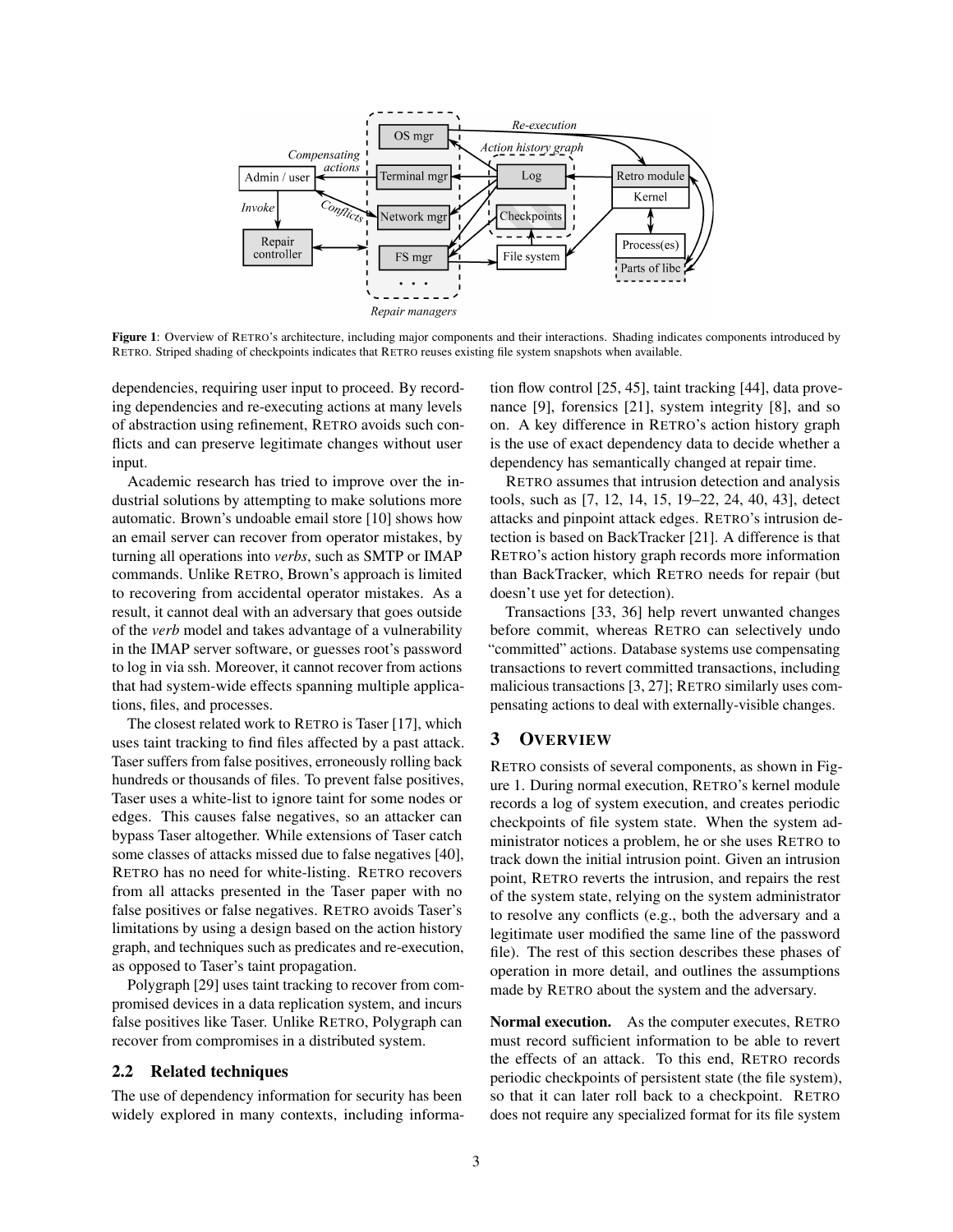checkpoints; if the file system already creates periodic snapshots, such as [\[26,](#page-15-29) [32,](#page-15-30) [37,](#page-15-31) [38\]](#page-15-32), RETRO can simply use these snapshots, and requires no checkpointing of its own. In addition to rollback, RETRO must be able to reexecute affected computations. To this end, RETRO logs actions executed over time, along with their dependencies. The resulting checkpoints and actions comprise RETRO's *action history graph*, such as the one shown in Figure [2.](#page-4-1)

The action history graph consists of two kinds of objects: *data objects*, such as files, and *actor objects*, such as processes. Each object has a set of checkpoints, representing a copy of its state at different points in time. Each actor object additionally consists of a set of *actions*, representing the execution of that actor over some period of time. Each action has dependencies from and to other objects in the graph, representing the objects accessed and modified by that action. Actions and checkpoints of adjacent objects are ordered with respect to each other, in the order in which they occurred.<sup>[1](#page-3-0)</sup>

RETRO stores the action history graph in a series of log files over time. When RETRO needs more space for new log files, it garbage-collects older log files (by deleting them). Log files are only useful to RETRO in conjunction with a checkpoint that precedes the log files, so log files with no preceding checkpoint can be garbage-collected. In practice, this means that RETRO keeps checkpoints for at least as long as the log files. By design, RETRO cannot recover from an intrusion whose log files have been garbage collected; thus, the amount of log space allocated to logs and checkpoints controls RETRO's recovery "horizon". For example, a web server running the HotCRP paper review software [\[23\]](#page-15-1) logs 4 GB of data per day, so if the administrator dedicates a 2 TB disk (\$100) to RETRO, he or she can recover from attacks within the past year, although these numbers strongly depend on the application.

Intrusion detection. At some point after an adversary compromises the system, the system administrator learns of the intrusion, perhaps with the help of an intrusion detection system. To repair from the intrusion, the system administrator must first track down the initial intrusion point, such as the adversary's network connection, or a user accidentally running a malware binary. RETRO provides a tool similar to BackTracker [\[21\]](#page-15-16) that helps the administrator find the intrusion point, starting from the observed symptoms, by leveraging RETRO's action history graph. In the rest of this paper, we assume that an intrusion detection system exists, and we do not describe our BackTracker-like tool in any more detail.

Repair. Once the administrator finds the intrusion point, he or she reboots the system, to discard non-persistent

state, and invokes RETRO's repair controller, specifying the name of the intrusion point determined in the previous step.<sup>[2](#page-3-1)</sup> The repair controller undoes the offending action, A, by rolling back objects modified by A to a previous checkpoint, and replacing A with a no-op in the action history graph. Then, using the action history graph, the controller determines which other actions were potentially influenced by  $A$  (e.g., the values of their arguments changed), rolls back the objects they depend on (e.g., their arguments) to a previous checkpoint, re-executes those actions in their corrected environment (e.g., with the rolled-back arguments), and then repeats the process for actions that the re-executed actions may have influenced. This process will also undo subsequent actions by the adversary, since the action that initially caused them, A, has been reverted. Thus, after repair, the system will contain the effects of all legitimate actions since the compromise, but none of the effects of the attack.

To minimize re-execution and to avoid potential conflicts, the repair controller checks whether the inputs to each action are semantically equivalent to the inputs during original execution, and skips re-execution in that case. In our running example, if Alice's sshd process reads a password file that Eve modified, it might not be necessary to re-execute sshd if its execution only depended on Alice's password entry, and Eve did not change that entry. If Alice's sshd later changed her password entry, then this change will not result in a conflict during repair because the repair controller will determine that her change to the password file could not have been influenced by Eve.

RETRO's repair controller must manipulate many kinds of objects (e.g., files, directories, processes, etc.) and re-execute many types of actions (e.g., system calls and function calls) during repair. To ensure that RETRO's design is extensible, RETRO's action history graph provides a well-defined API between the repair controller and individual graph objects and actions. Using this API, the repair controller implements a generic repair algorithm, and interacts with the graph through individual *repair managers* associated with each object and action in the action history graph. Each repair manager, in turn, tracks the state associated with their respective object or action, implements object/action-specific operations during repair, and efficiently stores and accesses the on-disk state, logs, and checkpoints.

External dependencies. During repair, RETRO may discover that changes made by the adversary were externally visible. RETRO relies on compensating actions to deal with external dependencies where possible. For example, if a user's terminal output changes, RETRO sends

<span id="page-3-0"></span><sup>1</sup>For simplicity, our prototype globally orders all checkpoints and actions for all objects.

<span id="page-3-1"></span><sup>2</sup>Each object and action in the action history graph has a unique name, as described in §[5.](#page-8-0)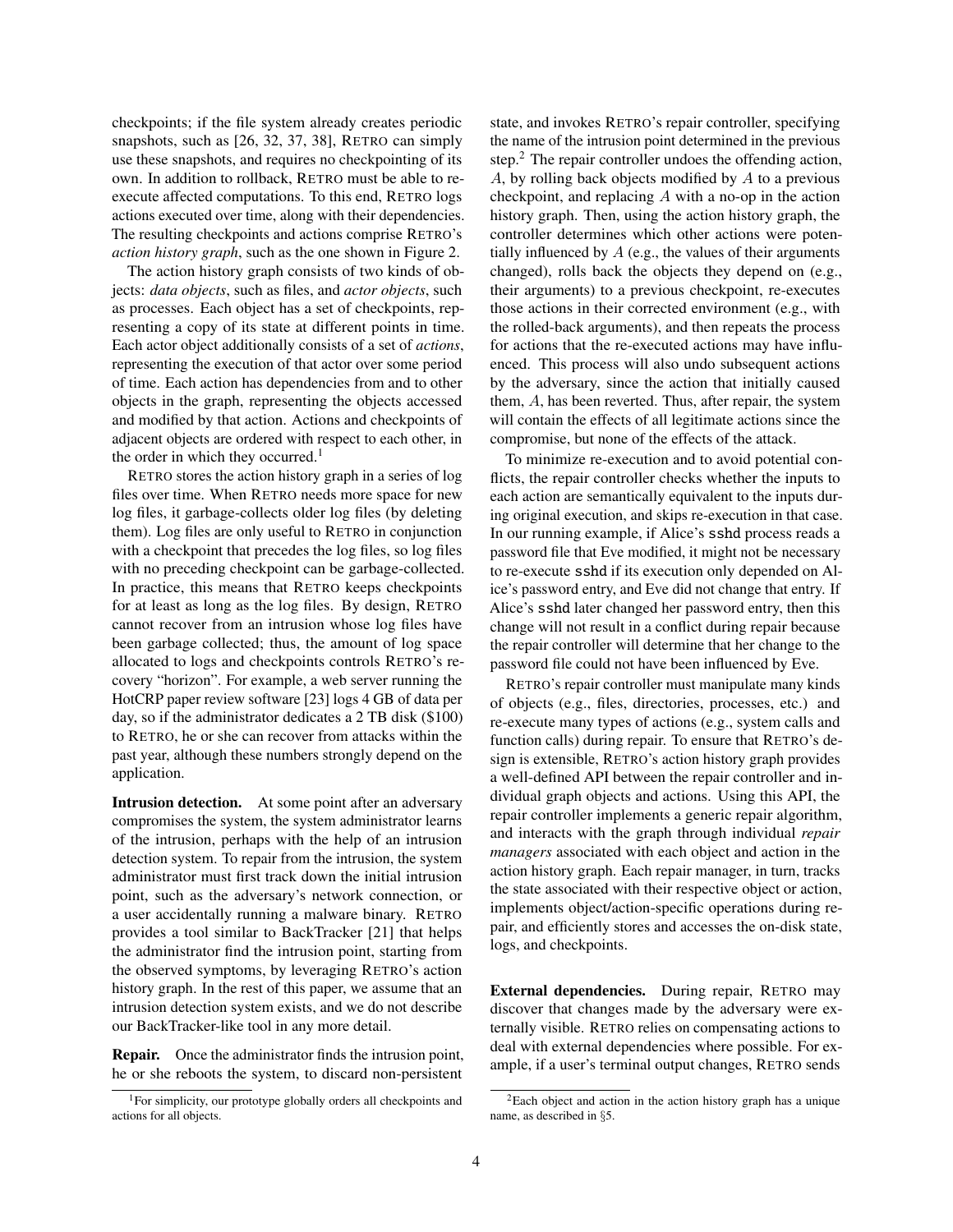a diff between the old and new terminal sessions to the user in question.

In some cases, RETRO does not have a compensating action to apply. If Eve, from our running example, connected to her botnet client over the network, RETRO would not be able to re-execute the connection during repair (the connection will be refused since the botnet will no longer be running). When such a situation arises, RETRO's repair controller pauses re-execution and asks the administrator to manually re-execute the appropriate action. In the case of Eve's connection, the administrator can safely do nothing and tell the repair controller to resume.

Assumptions. RETRO makes three significant assumptions. First, RETRO assumes that the system administrator detects intrusions in a timely manner, that is, before the relevant logs are garbage-collected. An adversary that is aware of RETRO could compromise the system and then try to avoid detection, by minimizing any activity until RETRO garbage-collects the logs from the initial intrusion. If the initial intrusion is not detected in time, the administrator will not be able to revert it directly, but this strategy would greatly slow down attackers. Moreover, the administrator may be able to revert subsequent actions by the adversary that leveraged the initial intrusion to cause subsequent notable activity.

Second, RETRO assumes that the administrator promptly detects any intrusions with wide-ranging effects on the execution of the entire system. If such intrusions persist for a long time, RETRO will require re-execution of large parts of the system, potentially incurring many conflicts and requiring significant user input. However, we believe this assumption is often reasonable, since the goal of many adversaries is to remain undetected for as long as possible (e.g., to send more spam, or to build up a large botnet), and making pervasive changes to the system increases the risk of detection.

Third, for this paper, we assume that the adversary compromises a computer system through user-level services. The adversary may install new programs, add backdoors to existing programs, modify persistent state and configuration files, and so on, but we assume the adversary doesn't tamper with the kernel, file system, checkpoints, or logs. RETRO's techniques rely on a detailed understanding of operating system objects, and our assumptions allow RETRO to trust the kernel state of these objects. We rely on existing techniques for hardening the kernel, such as [\[16,](#page-15-33) [28,](#page-15-34) [39,](#page-15-35) [41\]](#page-15-36), to achieve this goal in practice.

# <span id="page-4-0"></span>4 ACTION HISTORY GRAPH

RETRO's design centers around the *action history graph*, which represents the execution of the entire system over



<span id="page-4-1"></span>Figure 2: A simplified view of the action history graph depicting Eve's attack in our running example. In this graph, attacker Eve adds an account for herself to /etc/passwd, after which root adds an account for Alice, and Alice logs in via ssh. As an example, we consider Eve's write to the password file to be the attack action, although in reality, the attack action would likely be the network connection that spawned Eve's process in the first place. Not shown are intermediate data objects, and system call actors, described in §[4.3](#page-6-0) and Figure [4.](#page-6-1)

time. The action history graph must address four requirements in order to disentangle attacker actions from legitimate operations. First, it must operate *system-wide*, capturing all dependencies and actions, to ensure that RETRO can detect and repair all effects of an intrusion. Second, the graph must support *fine-grained re-execution* of just the actions affected by the intrusion, without having to re-execute unaffected actions. Third, the graph must be able to *disambiguate attack actions* from legitimate operations whenever possible, without introducing false dependencies. Finally, recording and accessing the action history graph must be *efficient*, to reduce both runtime overheads and repair time. The rest of this section describes the design of RETRO's action history graph.

#### 4.1 Repair using the action history graph

RETRO represents an attack as a set of *attack actions*. For example, an attack action can be a process reading data from the attacker's TCP connection, a user inadvertently running malware, or an offending file write. Given a set of attack actions, RETRO repairs the system in two steps, as follows.

First, RETRO replaces the attack actions with benign actions in the action history graph. For example, if the attack action was a process reading a malicious request from the attacker's TCP connection, RETRO removes the request data, as if the attacker never sent any data on that connection. If the attack action was a user accidentally running malware, RETRO changes the user's exec system call to run /bin/true instead of the malware binary. Finally, if the attack action was an unwanted write to a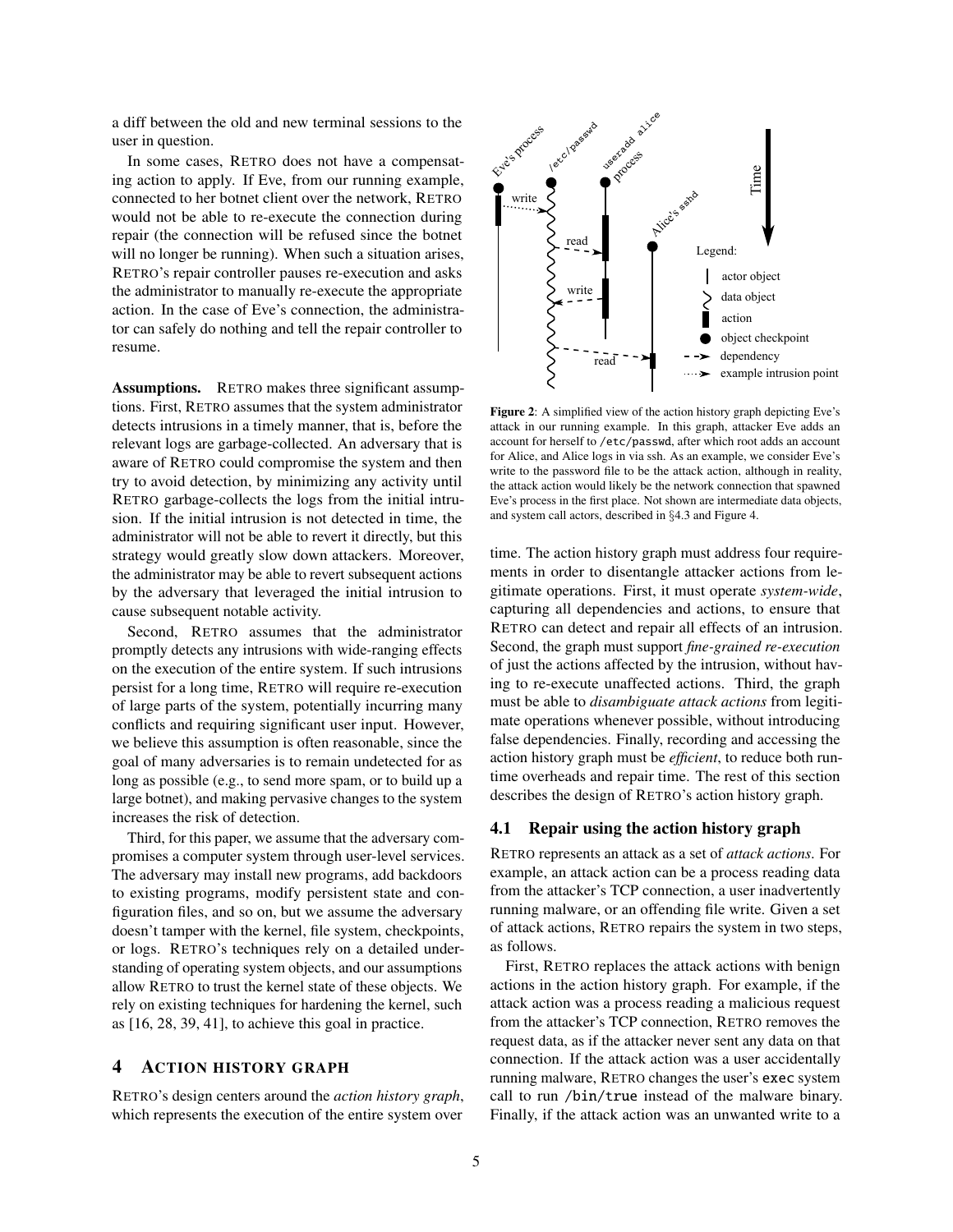|                                                      | <b>Function or variable</b>                       | <b>Semantics</b>                                                  |  |  |  |  |
|------------------------------------------------------|---------------------------------------------------|-------------------------------------------------------------------|--|--|--|--|
| $set \langle checkpt \rangle$                        | object.checkpts                                   | Set of available checkpoints for this object.                     |  |  |  |  |
| void                                                 | object.rollback $(c)$                             | Roll back this object to checkpoint c.                            |  |  |  |  |
|                                                      | $set \langle action \rangle$ actor_object.actions | Set of actions that comprise this actor object.                   |  |  |  |  |
|                                                      | $set\langle action \rangle$ data_object.readers   | Set of actions that have a dependency from this data object.      |  |  |  |  |
|                                                      | $set\langle action \rangle$ data_object.writers   | Set of actions that have a dependency to this data object.        |  |  |  |  |
| $set \langle data\_object \rangle$ data_object.parts |                                                   | Set of data objects whose state is part of this data object.      |  |  |  |  |
| $actor\_object$                                      | action.actor                                      | Actor containing this action.                                     |  |  |  |  |
| $set \langle data\_object \rangle$                   | action.inputs                                     | Set of data objects that this action depends on.                  |  |  |  |  |
| $set \langle data\_object \rangle$                   | action.outputs                                    | Set of data objects that depend on this action.                   |  |  |  |  |
| bool                                                 | action.equiv()                                    | Check whether any inputs of this action have changed.             |  |  |  |  |
| bool                                                 | action.connect()                                  | Add dependencies for new inputs and outputs, based on new inputs. |  |  |  |  |
| void                                                 | action.redo()                                     | Re-execute this action, updating output objects.                  |  |  |  |  |

<span id="page-5-0"></span>Figure 3: Object (top) and action (bottom) repair manager API.

file, as in Figure [2,](#page-4-1) RETRO replaces the action with a zerobyte write. RETRO includes a handful of such benign actions used to neutralize intrusion points found by the administrator.

Second, RETRO repairs the system state to reflect the above changes, by iteratively re-executing affected actions, starting with the benign replacements of the attack actions themselves. Prior to re-executing an action, RETRO must roll back all input and output objects of that action, as well as the actor itself, to an earlier checkpoint. For example, in Figure [2,](#page-4-1) RETRO rolls back the output of the attack action—namely, the password file object—to its earlier checkpoint.

RETRO then considers all actions with dependencies to or from the objects in question, according to their time order. Actions with dependencies *to* the object in question are re-executed, to reconstruct the object. For actions with dependencies *from* the object in question, RETRO checks whether their inputs are semantically equivalent to their inputs during original execution. If the inputs are different, such as the useradd command reading the modified password file in Figure [2,](#page-4-1) the action will be re-executed, following the same process as above. On the other hand, if the inputs are semantically equivalent, RETRO skips re-execution, avoiding the repair cascade. For example, re-executing sshd may be unnecessary, if the password file entry accessed by sshd is the same before and after repair. We will describe shortly how RETRO determines this (in §[4.4](#page-7-0) and Figure [5\)](#page-6-2).

### 4.2 Graph API

As described above, repairing the system requires three functions: rolling back objects to a checkpoint, reexecuting actions, and checking an action's input dependencies for semantic equivalence. To support different types of objects and actions in a system-wide action history graph, RETRO delegates these tasks, as well as tracking the graph structure itself, to *repair managers* associated with each object and action in the graph.

A manager consists of two halves: a runtime half, responsible for recording logs and checkpoints during normal execution, and a repair-time half, responsible for repairing the system state once the system administrator invokes RETRO to repair an intrusion. The runtime half has no pre-defined API, and needs to only synchronize its log and checkpoint format with the repair-time half. On the other hand, the repair-time half has a well-defined API, shown in Figure [3.](#page-5-0)

Object manager. During normal execution, object managers are responsible for making periodic checkpoints of objects. For example, the file system manager takes snapshots of files, such as a copy of /etc/passwd in Figure [2.](#page-4-1) Process objects also have checkpoints in the graph, although in our prototype, the only supported process checkpoint is the initial state of a process immediately prior to exec.

During repair, an object manager is responsible for maintaining the state represented by its object. For persistent objects, the manager uses the on-disk state, such as the actual file for a file object. For ephemeral objects, such as processes or pipes, the manager keeps a temporary in-memory representation to help action managers redo actions and check predicates, as we describe in §[5.](#page-8-0)

An object manager provides one main procedure invoked during repair,  $o.$  rollback $(v)$ , which rolls back object  $o$ 's state to checkpoint  $v$ . For a file object, this means restoring the on-disk file from snapshot  $v$ . For a process, this means constructing an initial, paused process in preparation for redoing exec, as we will discuss in §[5.2.3;](#page-9-0) since there is only one kind of process checkpoint,  $v$  is not used. If the object was last checkpointed long ago, RETRO will need to re-execute all subsequent actions that modified the data object, or that comprise the actor object.

Action manager. During normal execution, action managers are responsible for recording all actions executed by actors in the system. For each action, the manager records enough information to re-execute the same action at repair time, as well as to check whether the inputs are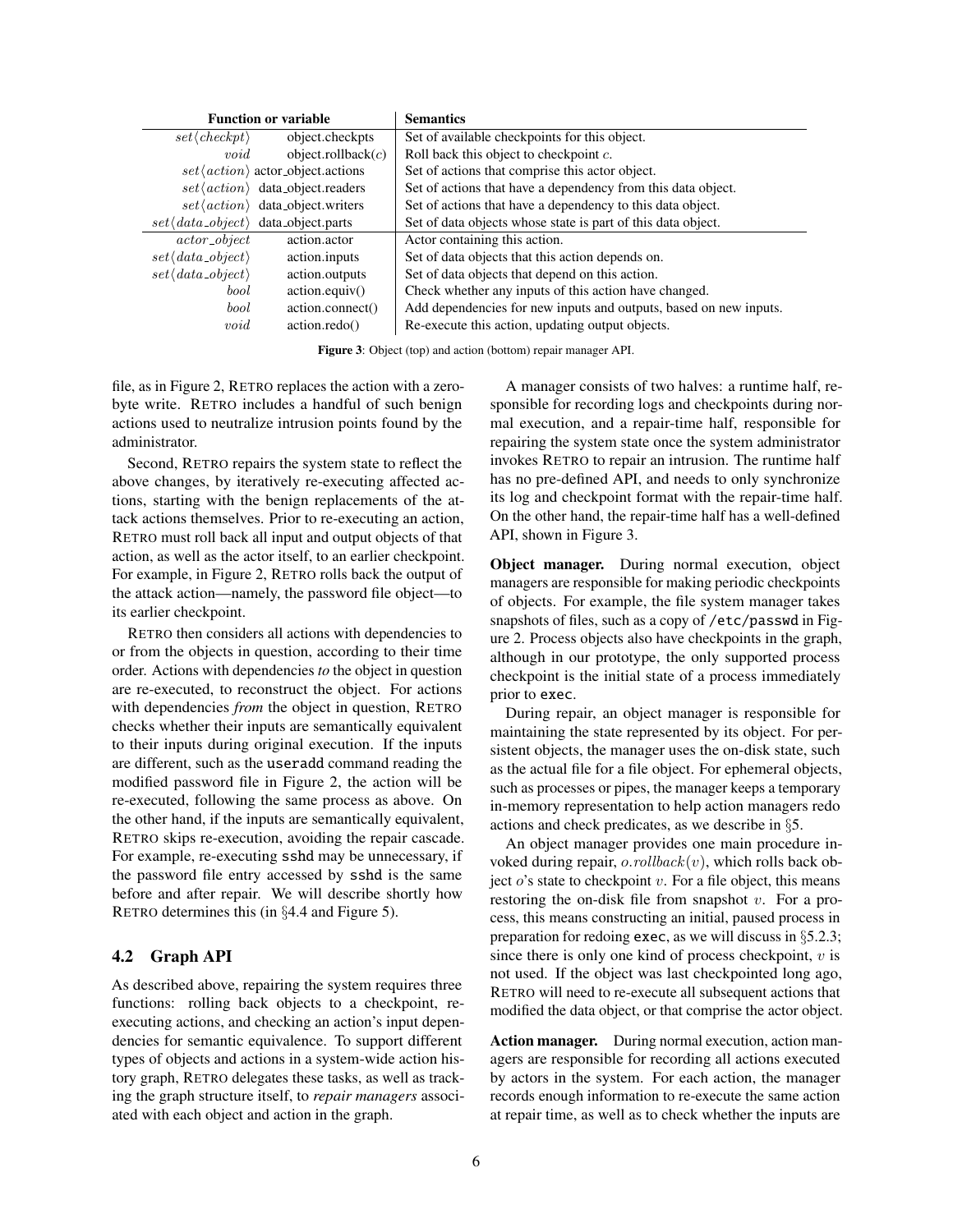semantically equivalent (e.g., by recording the data read from a file).

At repair time, an action manager provides three procedures. First,  $a.reado()$  re-executes action  $a$ , reading new data from a's input objects and modifying the state of a's output objects. For example, redoing a file write action modifies the corresponding file in the file system; if the action was not otherwise modified, this would write the same data to the same offset as during original execution. Second,  $a.\text{equiv}()$  checks whether  $a$ 's inputs have semantically changed since the original execution. For instance, equiv on a file read action checks whether the file contains the same data at the same offset (and, therefore, whether the read call would return the same data). Finally,  $a$ .connect() updates action  $a$ 's input and output dependencies, in case that changed inputs result in the action reading or modifying new objects. To ensure that past dependencies are not lost, connect only adds, and never removes, dependencies (even if the action in question does not use that dependency).

### <span id="page-6-0"></span>4.3 Refining actor objects: Finer-grained re-execution

An important goal of RETRO's design is minimizing reexecution, so as to avoid the need for user input to handle potential conflicts and external dependencies. It is often necessary to re-execute a subset of an actor's actions, but not necessarily the entire actor. For example, after rolling back a file like /etc/passwd to a checkpoint that was taken long ago, RETRO needs to replay all writes to that file, but should not need to re-execute the processes that issued those writes. Similarly, in Figure [2,](#page-4-1) RETRO would ideally re-execute only a part of sshd that checks whether Alice's password entry is the same, and if so, avoid re-executing the rest of sshd, which would lead to an external dependency because cryptographic keys would need to be re-negotiated. Unfortunately, reexecuting a process from an intermediate state is difficult without process checkpointing.

To address this challenge, RETRO *refines* actors in the action history graph to explicitly denote parts of a process that can be independently re-executed. For example, RETRO models every system call issued by a process by a separate system call actor, comprising a single system call action, as shown in Figure [4.](#page-6-1) The system call arguments, and the result of the system call, are explicitly represented by system call argument and return value objects. This allows RETRO to re-execute individual system calls when necessary (e.g., to re-construct a file during repair), while avoiding re-execution of entire processes if the return values of system calls remain the same.

The same technique is also applied to re-execute specific functions instead of an entire process. Figure [5](#page-6-2) shows a part of the action history graph for our running example,



<span id="page-6-1"></span>Figure 4: An illustration of the system call actor object and arguments and return value data objects, for Eve's write to the password file from Figure [2.](#page-4-1) Legend is the same as in Figure [2.](#page-4-1)



<span id="page-6-2"></span>Figure 5: An illustration of refinement in an action history graph, depicting the use of additional actors to represent a re-executable call to getpwnam from sshd. Legend is the same as in Figure [2.](#page-4-1)

in which sshd creates a separate actor to represent its call to getpwnam("alice"). While getpwnam's execution depends on the entire password file, and thus must be re-executed if the password file changes, its return value contains only Alice's password entry. If re-execution of getpwnam produces the same result, the rest of sshd need not be re-executed. §[5](#page-8-0) describes such higher-level managers in more detail.

The same mechanism helps RETRO create benign replacements for attack actions. For example, in order to undo a user accidentally executing malware, RETRO changes the exec system call's arguments to invoke /bin/true instead of the malware binary. To do this, RETRO synthesizes a new checkpoint for the object representing exec's arguments, replacing the original malware binary path with /bin/true, and rolls back that object to the newly-created "checkpoint", as illustrated in Figure [6](#page-7-1) and §[4.5.](#page-7-2)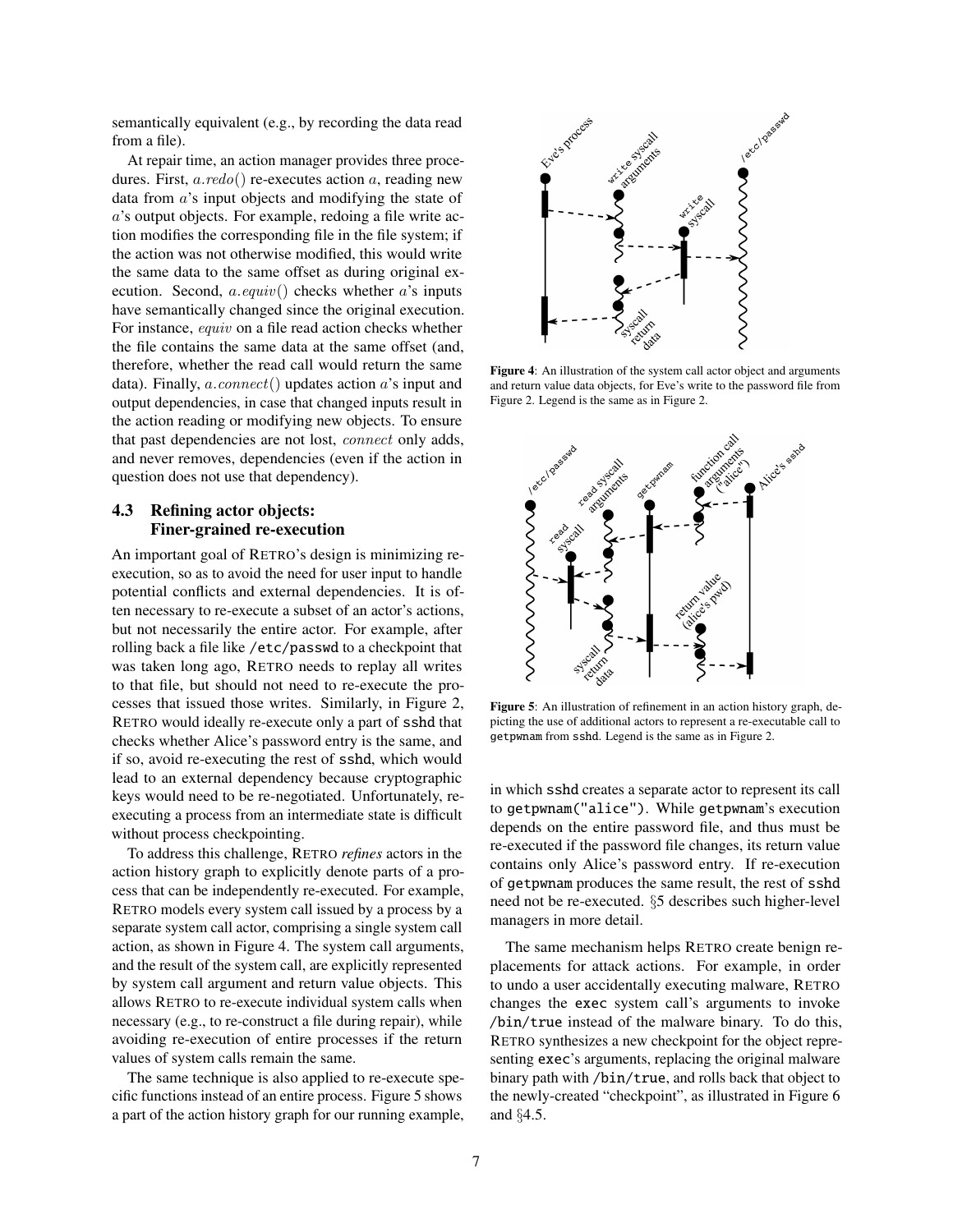# <span id="page-7-0"></span>4.4 Refining data objects: Finer-grained data dependencies

While OS-level dependencies ensure completeness, they can be too coarse-grained, leading to false dependencies, such as every process depending on the /tmp directory. RETRO's design addresses this problem by *refining* the same state at different levels of abstraction in the graph when necessary. For instance, a directory manager creates individual objects for each file name in a directory, and helps disambiguate directory lookups and modifications by recording dependencies on specific file names.

The challenge in supporting refinement in the action history graph lies in dealing with multiple objects representing the same state. For example, the state of a single directory entry is a part of both the directory manager's object for that specific file name, as well as the file manager's node for that directory's inode. On one hand, we would like to avoid creating dependencies to and from the underlying directory inode, to prevent false dependencies. On the other hand, if some process does directly read the underlying directory inode's contents, it should depend on all of the directory entries in that directory.

To address this challenge, each object in RETRO keeps track of other objects that represent parts of its state. For example, the manager of each directory inode keeps track of all the directory entry objects for that directory. The object manager exposes this set of parts through the o.parts property, as shown in Figure [3.](#page-5-0) In most cases, the manager tracks its parts through hierarchical names, as we discuss in §[5.](#page-8-0)

RETRO's OS manager records all dependencies, even if the same dependency is also recorded by a higher-level manager. This means that RETRO can determine trust in higher-level dependencies at repair time. If the appropriate manager mediated all modifications to the larger object (such as a directory inode), and the manager was not compromised, RETRO can safely use finer-grained objects (such as individual directory entry objects). Otherwise, RETRO uses coarse-grained but safe OS-level dependencies.

### <span id="page-7-2"></span>4.5 Repair controller

RETRO uses a *repair controller* to repair system state with the help of object and action managers. Figure [6](#page-7-1) summarizes the pseudo-code for the repair controller. The controller, starting from the REPAIR function, creates a parallel "repaired" timeline by re-executing actions in the order that they were originally executed. To do so, the controller maintains a set of objects that it is currently repairing (the nodes hash table), along with the last action that it performed on that object. REPAIRLOOP continuously attempts to re-execute the next action, until it has considered all actions, at which point the system state is fully repaired.

function ROLLBACK(node, checkpt) node.rollback(checkpt)  $state[node] := checkpt$ 

```
function PREPAREREDO(action)
    if \neg action.connect() then return FALSE
    if state[action. actor] > action then
        cps := action.actor.checkpts
        cp := \max(c \in cps \mid c \leq action)ROLLBACK(action.actor, cp)
        return FALSE
    for all o \in (action.\text{inputs} \cup action.\text{outputs}) do
        if state[o] \leq action then continue
        ROLLBACK(o, max(c \in o.\text{checkpts} \mid c \leq action))
        return FALSE
    return TRUE
function PICKACTION()
    actions := \emptysetfor all o \in state \mid o is actor object do
        actions \vDash \min(a \in o \text{.actions} \mid a > state[o])for all o \in state \mid o is data object do
        actions \pm min(a ∈ o.readers ∪
                               o.writers |a| > state[o]return min(actions)
function REPAIRLOOP()
    while a := PICKACTION() do
       if a.equiv() and state[o] \geq a,
          ∀o ∈ a.outputs ∪ a.actor then
           for all i \in a.inputs ∩ keys(state) do
               state[i] := acontinue \triangleright skip semantically-equivalent action
        if PREPAREREDO(a) then
           a.redo()
```

```
for all o \in a.inputs ∪ a.outputs ∪ a.actor do
   state[o] := a
```

```
function REPAIR(repair\_obj, repair\_cp)ROLLBACK(repair_obj, repair_cp)REPAIRLOOP( )
```
<span id="page-7-1"></span>Figure 6: The repair algorithm.

To choose the next action for re-execution, REPAIR-LOOP invokes PICKACTION, which chooses the earliest action that hasn't been re-executed yet, out of all the objects being repaired. If the action's inputs are the same (according to equiv), and none of the outputs of the action need to be reconstructed, REPAIRLOOP does not re-execute the action, and just advances the state of the action's input nodes. If the action needs to be re-executed, REPAIRLOOP invokes PREPAREREDO, which ensures that the action's actor, input objects, and output objects are all in the right state to re-execute the action (by rolling back these objects when appropriate). Once PREPARE-REDO indicates it is ready, REPAIRLOOP re-executes the action and updates the state of the actor, input, and output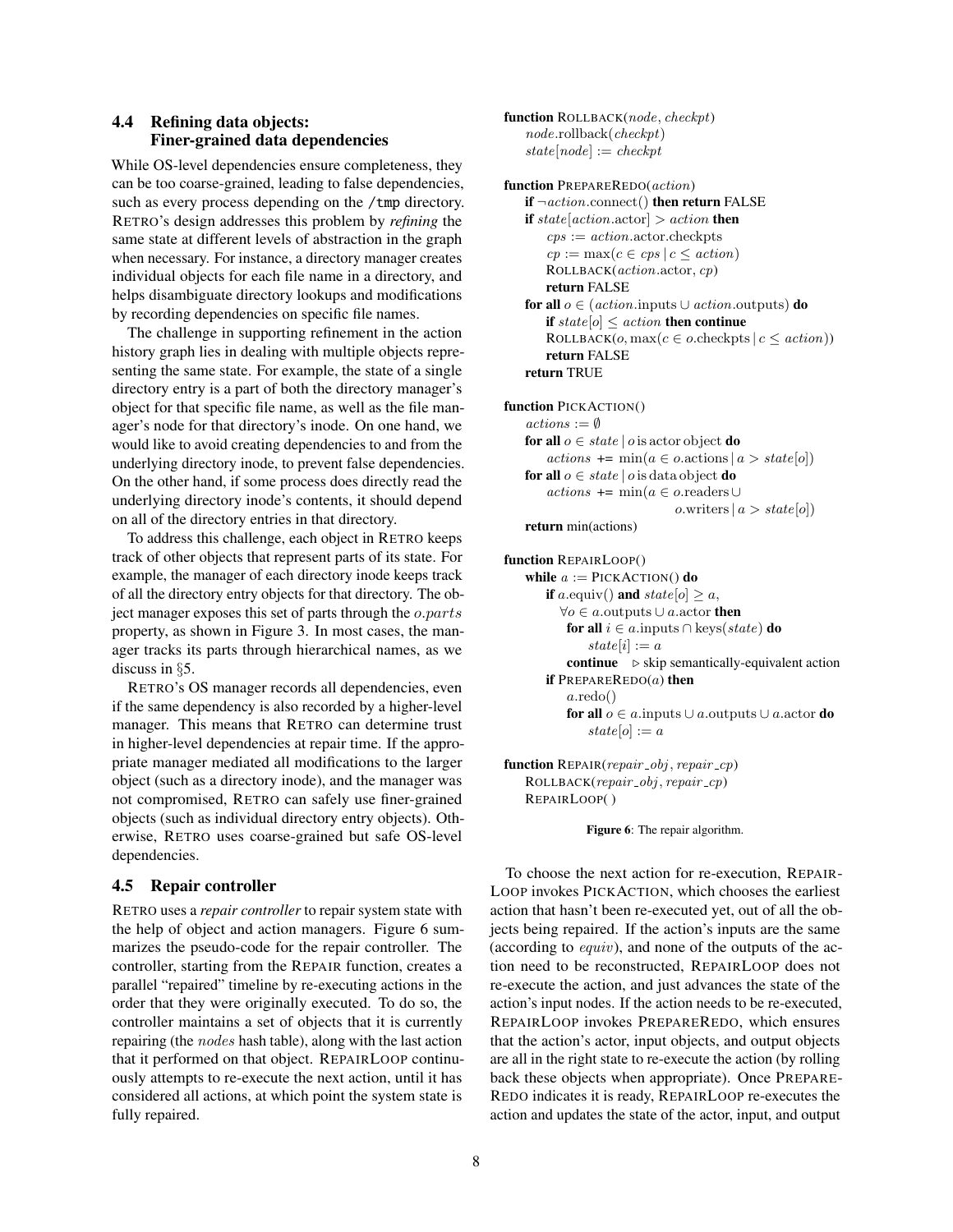objects. Finally, REPAIR invokes REPAIRLOOP in the first place, after rolling back  $repair\_obj$  to the (newlysynthesized) checkpoint repair  $cp$ , as described in §[4.3.](#page-6-0)

Not shown in the pseudo-code is handling of refined objects. When the controller rolls back an object that has a non-empty set of parts, it must consider re-executing actions associated with those parts, in addition to actions associated with the larger object. Also not shown is the checking of integrity for higher-level dependencies, as described in §[4.4.](#page-7-0)

# <span id="page-8-0"></span>5 OBJECT AND ACTION MANAGERS

This section describes RETRO's object and action managers, starting with the file system and OS managers that guarantee completeness of the graph, and followed by higher-level managers that provide finer-grained dependencies for application-specific parts of the graph.

### 5.1 File system manager

The file system manager is responsible for all file objects. To uniquely identify files, the manager names file objects by  $\langle device, part, inode \rangle$ . The *device* and *part* components identify the disk and partition holding the file system. Our current prototype disallows direct access to partition block devices, so that file system dependencies are always trusted. The *inode* number identifies a specific file by inode, without regard to path name. To ensure that files can be uniquely identified by inode number, the file system manager prevents inode reuse until all checkpoints and logs referring to the inode have been garbage-collected.

During normal operation, the file system manager must periodically checkpoint its objects (including files and directories), using any checkpointing strategy. Our implementation relies on a snapshotting file system to make periodic snapshots of the entire file system tree (e.g., once per day). This works well for systems which already create daily snapshots [\[26,](#page-15-29) [32,](#page-15-30) [37,](#page-15-31) [38\]](#page-15-32), where the file system manager can simply leverage existing snapshots. Upon file deletion, the file system manager moves the deleted inode into a special directory, so that it can reuse the same exact inode number on rollback. The manager preserves the inode's data contents, so that RETRO can undo an unlink operation by simply linking the inode back into a directory (see §[5.3\)](#page-9-1).

During repair, the file system manager's rollback method uses a special kernel module to open the checkpointed file as well as the current file by their inode number. Once the repair manager obtain a file descriptor for both inodes, it overwrites the current file's contents with the checkpoint's contents, or re-constructs an identical set of directory entries, for directory inodes. On rollback to a file system snapshot where the inode in question was not allocated yet, the file system manager truncates the file to zero bytes, as if it was freshly created. As a precaution,

the file system manager creates a new file system snapshot before initiating any rollback.

### 5.2 OS manager

The OS manager is responsible for process and system call actors, and their actions. The manager names each process in the graph by  $\langle bootgen, pid, pidgen, except\rangle$ . *bootgen* is a boot-up generation number to distinguish process IDs across reboots. *pid* is the Unix process ID, and *pidgen* is a generation number for the process ID, used to distinguish recycled process IDs. Finally, *execgen* counts the number of times a process called the exec system call; the OS manager logically treats exec as creating a new process, albeit with the same process ID. The manager names system calls by h*bootgen*, *pid*, *pidgen*, *execgen*,*sysid*i, where *sysid* is a per-process unique ID for that system call invocation.

#### *5.2.1 Recording normal execution*

During normal execution, the OS manager intercepts and records all system calls that create dependencies to or from other objects (i.e., not getpid, etc), recording enough information about the system calls to both reexecute them at repair time, and to check whether the inputs to the system call are semantically equivalent. The OS manager creates nominal checkpoints of process and system call actors. Since checkpointing of processes midexecution is difficult [\[13,](#page-15-37) [35\]](#page-15-38), our OS manager checkpoints actors only in their "initial" state immediately prior to exec, denoted by ⊥. The OS manager also keeps track of objects representing ephemeral state, including pipes and special devices such as /dev/null. Although RETRO does not attempt to repair this state, having these objects in the graph helps track and check dependencies using equiv during repair, and to perform partial re-execution.

#### *5.2.2 Action history graph representation*

In the action history graph, the OS manager represents each system call by two actions in the process actor, two intermediate data objects, and a system call actor and action, as shown in Figure [4.](#page-6-1) The first process action, called the *syscall invocation* action, represents the execution of the process up until it invokes the system call. This action conceptually places the system call arguments, and any other relevant state, into the system call arguments object. For example, the arguments for a file write include the target inode, the offset, and the data. The arguments for exec, on the other hand, include additional information that allows re-executing the system call actor without having to re-execute the process actor, such as the current working directory, file descriptors not marked O CLOEXEC, and so on.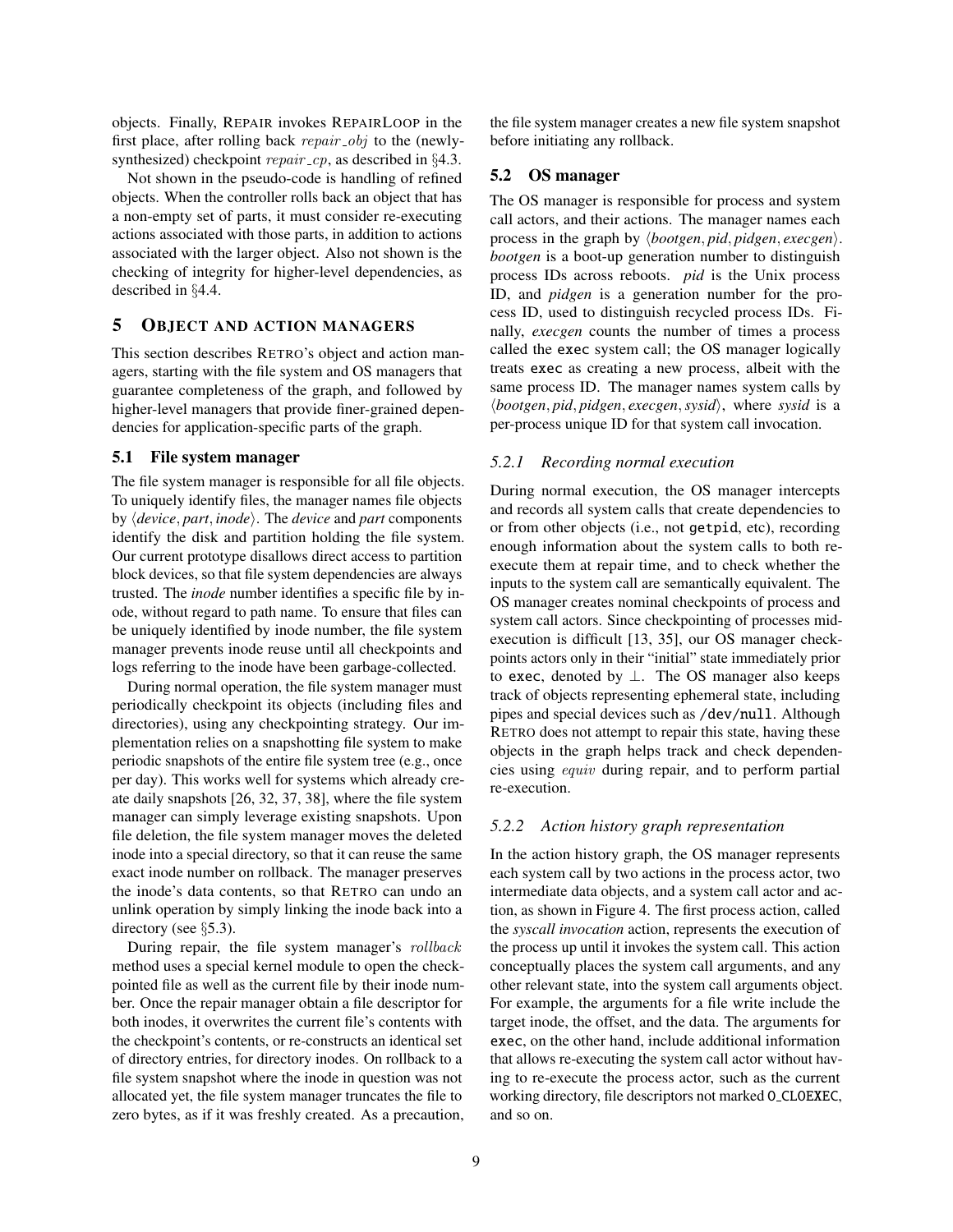The system call action, in a separate actor, conceptually reads the arguments from this object, performs the system call (incurring dependencies to corresponding objects), and writes the return value and any returned data into the return value object. For example, a write system call action, shown in Figure [4,](#page-6-1) creates a dependency to the modified file, and stores the number of bytes written into the return value object. Finally, the second process action, called the *syscall return* action, reads the returned data from that object, and resumes process execution. In case of fork or exec, the OS manager creates two return objects and two syscall return actions, representing return values to both the old and new process actors. Thus, every process actor starts with a syscall return action, with a dependency from the return object for fork or exec.

In addition to system calls, Unix processes interact with memory-mapped files. RETRO cannot re-execute memory-mapped file accesses without re-executing the process. Thus, the OS manager associates dependencies to and from memory-mapped files with the process's own actions, as opposed to actions in a system call actor. In particular, every process action (either syscall invocation or return) has a dependency *from* every file memory-mapped by the process at that time, and a dependency *to* every file memory-mapped as writable at that time.

#### <span id="page-9-0"></span>*5.2.3 Shepherded re-execution*

During repair, the OS manager must re-execute two types of actors: process actors and system call actors. For system call actors, when the repair controller invokes redo, the OS manager reads the (possibly changed) values from the system call arguments object, executes the system call in question, and places return data into the return object. equiv on a system call action checks whether the input objects have the same values as during the original execution. Finally, connect reads the (possibly changed) inputs, and creates any new dependencies that result. For example, if a stat system call could not find the named file during original execution, but RETRO restores the file during repair, *connect* would create a new dependency from the newly-restored file.

For process actors, the OS manager represents the state of a process during repair with an actual process being *shepherded* via the ptrace debug interface. On  $p.rollback(\perp)$ , the OS manager creates a fresh process for process object  $p$  under ptrace. When the repair controller invokes redo on a syscall return action, the OS manager reads the return data from the corresponding system call return object, updates the process state using PTRACE POKEDATA and PTRACE SETREGS, and allows the process to execute until it's about to invoke the next system call. equiv on a system call return action checks if the data in the system call return object is the same as during the original execution. When the repair

controller invokes redo on the subsequent syscall invocation action, the OS manager simply marshals the arguments for the system call invocation into the corresponding system call arguments object. This allows the repair controller to separately schedule the re-execution of the system call, or to re-use previously recorded return data. Finally, connect does nothing for process actions.

One challenge for the OS manager is to deal with processes that issue different system calls during re-execution. The challenge lies in matching up system calls recorded during original execution with system calls actually issued by the process during re-execution. The OS manager employs greedy heuristics to match up the two system call streams. If a new syscall does not match a previouslyrecorded syscall in order, the OS manager creates new system call actions, actors, and objects (as shown in Figure [4\)](#page-6-1). Similarly, if a previously-recorded syscall does not match the re-executed system calls in order, the OS manager replaces the previously-recorded syscall's actions with no-ops. In the worst case, the only matches will be the initial return from fork or exec, and the final syscall invocation that terminates the process, potentially leading to more re-execution, but not a loss of correctness.

In our running example, Eve trojans the texi2pdf shell script by adding an extra line to start her botnet worker. After repairing the texi2pdf file, RETRO reexecutes every process that ran the trojaned texi2pdf. During shepherded re-execution of texi2pdf, exec system calls to legitimate LATEX programs are identical to those during the original execution; in other words, the system call argument objects are equivalent, and equiv on the system call action returns true. As a result, there is no need to re-execute these child processes. However, exec system calls to Eve's bot are missing, so the manager replaces them with no-ops, which recursively undoes any changes made by Eve's bot.

#### <span id="page-9-1"></span>5.3 Directory manager

The directory manager is responsible for exposing finergrained dependency information about directory entries. Although the file system manager tracks changes to directories, it treats the entire directory as one inode, causing false dependencies in shared directories like /tmp. The directory manager names each directory entry by h*device*, *part*, *inode*, *name*i. The first three components of the name are the file system manager's name for the directory inode. The *name* part represents the file name of the directory entry.

During normal operation, the directory manager must record checkpoints of its objects, conceptually consisting of the inode number for the directory entry (or  $\perp$  to represent non-existent directory entries). However, since the file system manager already records checkpoints of all directories, the directory manager relies on the file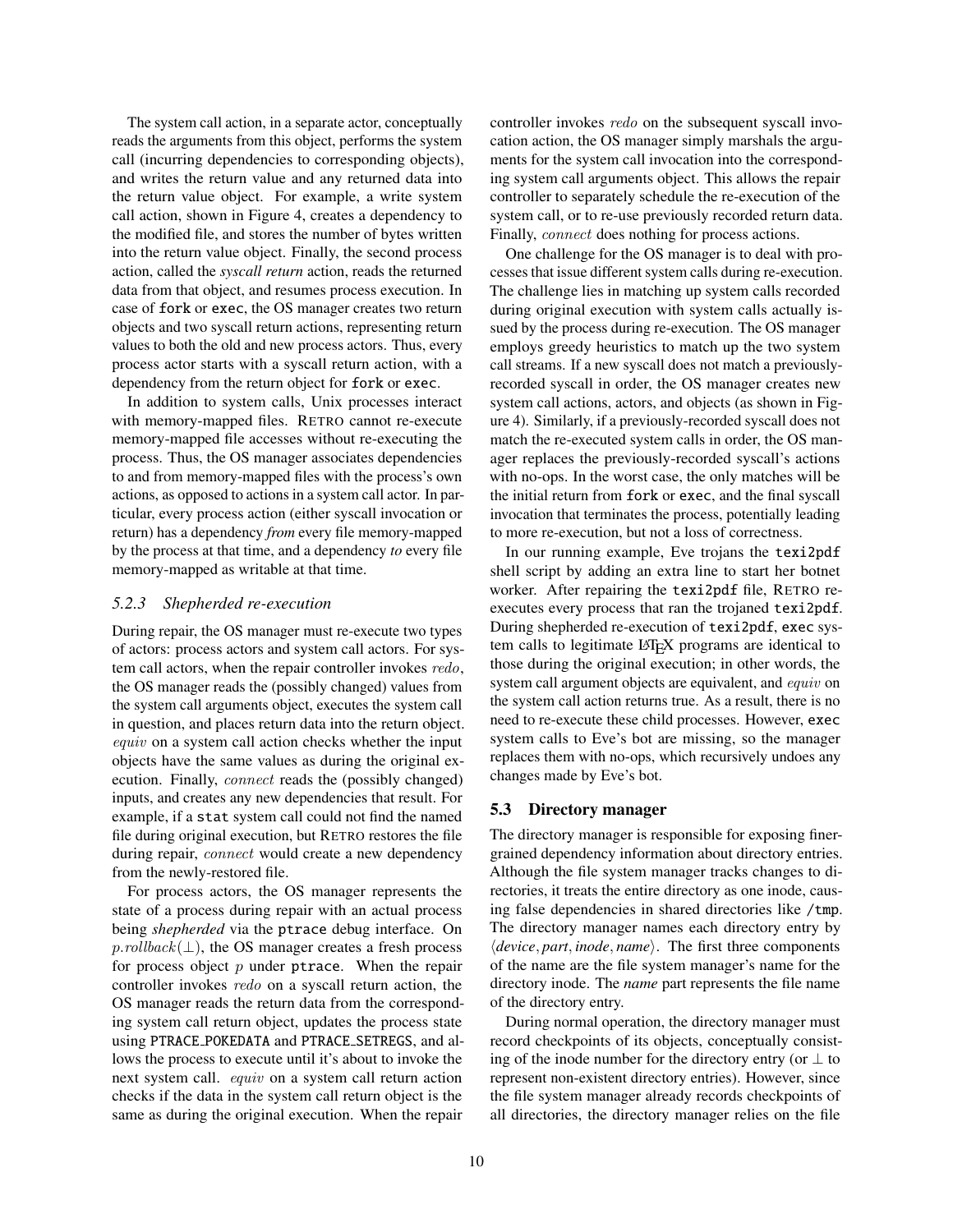system manager's checkpoints, and does not perform any checkpointing of its own. The directory manager similarly relies on the OS manager to record dependencies between system call actions and directory entries accessed by those system calls, such as name lookups in namei (which incur a dependency from every directory entry traversed), or directory modifications by rename (which incur a dependency to the modified directory entries).

During repair, the directory manager's sole responsibility is rolling back directory entries to a checkpoint; the OS manager handles redo of all system calls. To roll back a directory entry to an earlier checkpoint, the directory manager finds the inode number contained in that directory entry (using the file system manager's checkpoint), and changes the directory entry in question to point to that inode, with the help of RETRO's kernel module. If the directory entry did not exist in the checkpoint, the directory manager similarly unlinks the directory entry.

### 5.4 System library managers

Every user login on a typical Unix system accesses several system-wide files. For example, each login attempt accesses the entire password file, and successful logins update both the utmp file (tracking currently logged in users) and the lastlog file (tracking each user's last login). In a naïve system, these shared files can lead to false dependencies, making it difficult to disambiguate attacker actions from legitimate changes. To address this problem, RETRO uses a *libc* system library manager to expose the semantic independence between these actions.

One strawman approach would be to represent such shared files much as directories (i.e., creating a separate object for each user's password file entry). However, unlike the directory manager, which mediates all accesses to a directory, a manager for a function in *libc* cannot guarantee that an attacker will not bypass it—the manager, libc, and the attacker can be in the same address space. Thus, the libc manager does not change the representation of data objects, and instead simplifies re-execution, by creating actors to represent the execution of individual *libc* functions. For example, Figure [5](#page-6-2) shows an actor for the getpwnam function call as part of sshd.

During normal operation, the library manager creates a fresh actor for each function call to one of the managed functions, such as getpwnam, getspnam, and getgrouplist. The library manager names function call actors by  $\langle bootgen, pid, pidgen, except, callgen\rangle;$ the first four parts name the process, and *callgen* is a unique ID for each function call. Much as with system call actors, the arguments object contains the function name and arguments, and the return object contains the return value. Like processes, function call actors have only one checkpoint,  $\bot$ , representing their initial state prior to the call.

The library manager requires the OS manager's help to associate system calls issued from inside library functions with the function call actor, instead of the process actor. To do this, the OS manager maintains a "call stack" of function call actors that are currently executing. On every function call, the library manager pushes the new function call actor onto the call stack, and on return, it pops the call stack. The OS manager associates syscall invocation and return actions with the last actor on the call stack, if any, instead of the process actor.

During repair, the library manager's rollback and redo methods allow the repair controller to re-execute individual functions. For example, in Figure [5,](#page-6-2) the controller will re-execute getpwnam, because its dependency on /etc/passwd changed due to repair. However, if equiv indicates the return value from getpwnam did not change, the controller need not re-execute the rest of sshd.

RETRO's trust assumption about the library manager is that the function does not semantically affect the rest of the program's execution other than through its return value. If an attacker process compromises its own *libc* manager, this does not pose a problem, because the process already depended on the attacker in other ways, and RETRO will repair it. However, if an attacker exploits a vulnerability in the function's input parsing code (such as a buffer overflow in getpwnam parsing /etc/passwd), it can take control of getpwnam, and influence the execution of the process in ways other than getpwnam's return value. Thus, RETRO trusts *libc* functions wrapped by the library manager to safely parse files and faithfully represent their return values.

#### 5.5 Terminal manager

Undoing attacker's actions during repair can result in legitimate applications sending different output to a user's terminal. For example, if the user ran ls /tmp, the output may have included temporary files created by the attacker, or the ls binary was trojaned by the attacker to hide certain files. While RETRO cannot undo what the user already saw, the terminal manager helps RETRO generate compensating actions.

The terminal manager is responsible for objects representing pseudo-terminal, or pty, devices (/dev/pts/N in Linux). During normal operation, the manager records the user associated with each pty (with help from sshd), and all output sent to the pty. During repair, if the output sent to the pty differs from the output recorded during normal operation, the terminal manager computes a text diff between the two outputs, and emails it to the user.

#### 5.6 Network manager

The network manager is responsible for compensating for externally-visible changes. To this end, the network manager maintains objects representing the outside world (one object for each TCP connection, and one object for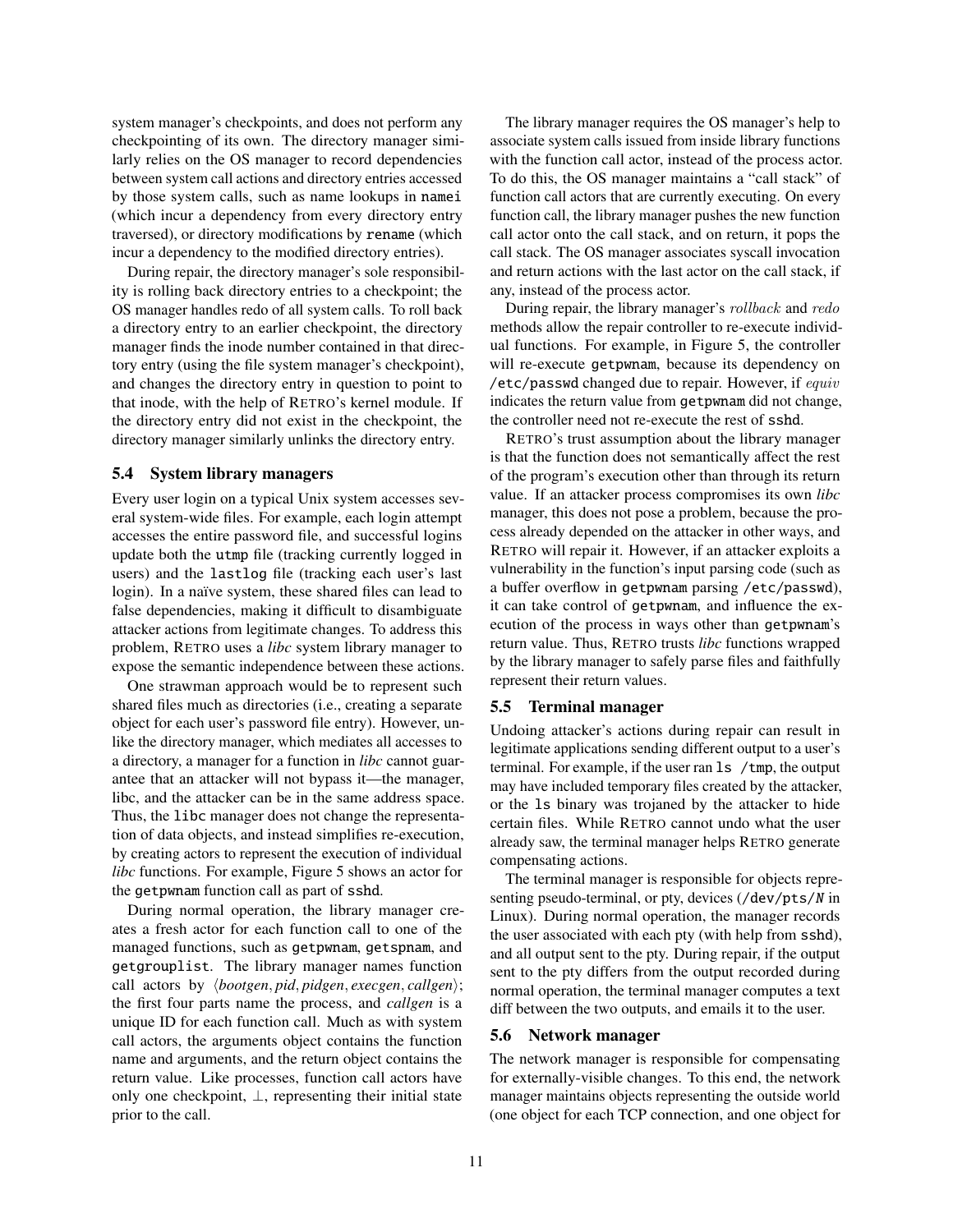each IP address/UDP port pair). During normal operation, the network manager records all traffic, similar to the terminal manager.

During repair, the network manager compares repaired outgoing data with the original execution. When the network manager detects a change in outgoing traffic, it flags an external dependency, and presents the user or administrator with three choices. The first choice is to ignore the dependency, which is appropriate for network connections associated with the adversary (such as Eve's login session in our running example, which will generate different network traffic during repair). The second choice is to re-send the network traffic, and wait for a response from the outside world. This is appropriate for outgoing network connections and idempotent protocols, such as DNS. Finally, the third choice is to require the user to manually resolve the external dependency, such as by manually re-playing the traffic for incoming connections. This is necessary if, say, the response to an incoming SMTP connection has changed, the application did not provide its own compensating action, and the user does not want to ignore this dependency.

# <span id="page-11-0"></span>6 IMPLEMENTATION

We implemented a prototype of RETRO for Linux,<sup>[3](#page-11-2)</sup> components of which are summarized in Figure [7.](#page-11-3) During normal execution, a kernel module intercepts and records all system calls to a log file, implementing the runtime half of the OS, file system, directory, terminal, and network managers. To allow incremental loading of log records, RETRO records an index alongside the log file that allows efficient lookup of records for a given process ID or inode number. The file system manager implements checkpoints using subvolume snapshots in btrfs [\[37\]](#page-15-31). The libc manager logs function calls using a new RETRO system call to add ordered records to the system-wide log. The repair controller, and the repair-time half of each manager, are implemented as Python modules.

RETRO implements three optimizations to reduce logging costs. First, it records SHA-1 hashes of data read from files, instead of the actual data. This allows checking for equivalence at repair time, but avoids storing the data twice. Second, it does not record data read or written by white-listed deterministic processes (in our prototype, this includes gcc and ld). This means that, if any of the read or write dependencies to or from these processes are suspected during repair, the entire process will have to be re-executed, because individual read and write system calls cannot be checked for equivalence or re-executed. Since all of the dependency relationships are preserved, this optimization trades off repair time for recording time,

| Component                          | Lines of code         |
|------------------------------------|-----------------------|
| Logging kernel module              | 3,300 lines of $C$    |
| Repair controller, manager modules | 5,000 lines of Python |
| System library managers            | 700 lines of C        |
| Backtracking GUI tool              | 500 lines of Python   |

<span id="page-11-3"></span>Figure 7: Components of our RETRO prototype, and an estimate of their complexity, in terms of lines of code.

| Attack          |     | <b>Objects repaired</b><br>with predicates |     | <b>Objects repaired</b><br>without predicates |             |      | <b>User</b><br>input |
|-----------------|-----|--------------------------------------------|-----|-----------------------------------------------|-------------|------|----------------------|
|                 |     | <b>Proc</b> Func File                      |     | Proc                                          | <b>Func</b> | File |                      |
| Password change |     |                                            | 4   | 430                                           | 20          | 274  |                      |
| Log cleaning    | 59  | $\Omega$                                   | 40  | 60                                            |             | 40   |                      |
| Running example | 58  | 57                                         | 75  | 513                                           | 61          | 300  |                      |
| sshd trojan     | 530 | 47                                         | 303 | 530                                           | 47          | 303  | 3                    |

<span id="page-11-5"></span>Figure 8: Repair statistics for the two honeypot attacks (top) and two synthetic attacks (bottom). The repaired objects are broken down into processes, functions (from libc), and files. Intermediate objects such as syscall arguments are not shown. The concurrent workload consisted of 1,261 process, function, and file objects (both actor and data objects), and 16,239 system call actions. RETRO was able to fully repair all attacks, with no false positives or false negatives. User input indicate the number of times RETRO asked for user assistance in repair; the nature of the conflict is reported in §[7.](#page-11-1)

but does not compromise completeness. Third, RETRO compresses the resulting log files to save space.

# <span id="page-11-1"></span>7 EVALUATION

This section answers three questions about RETRO, in turn. First, what kinds of attacks can RETRO recover from, and how much user input does it require? Second, are all of RETRO's mechanisms necessary in practice? And finally, what are the performance costs of RETRO, both during normal execution and during repair?

### <span id="page-11-6"></span>7.1 Recovery from attack

To evaluate how RETRO recovers from different attacks, we used three classes of attack scenarios. First, to make sure we can repair real-world attacks, we used attacks recorded by a honeypot. Second, to make sure RETRO can repair worst-case attacks, we used synthetic attacks designed to be particularly challenging for RETRO, including the attack from our running example. For both real-world and synthetic attacks, we perform user activity described in the running example after the attack takes place—namely, root logs in via ssh and adds an account for Alice, who then also logs in via ssh to edit and build a LATEX file. Finally, we compare RETRO to Taser, the stateof-the-art attack recovery system, using attack scenarios from the Taser paper [\[17\]](#page-15-0).

Honeypot attacks. To collect real-world attacks, we ran a honeypot [\[1\]](#page-15-39) for three weeks, with a modified sshd that accepted any password for login as root. Out of many root logins, we chose two attacks that corrupted our honeypot's state in the most interesting ways.<sup>[4](#page-11-4)</sup> In the first attack, the attacker changed the root password. In the second attack, the attacker downloaded and ran a Linux

<span id="page-11-2"></span><sup>3</sup>While our prototype is Linux-specific, we believe that RETRO's approach is equally applicable to other operating systems.

<span id="page-11-4"></span><sup>&</sup>lt;sup>4</sup>Most of the attackers simply ran a botnet binary or a port scanner.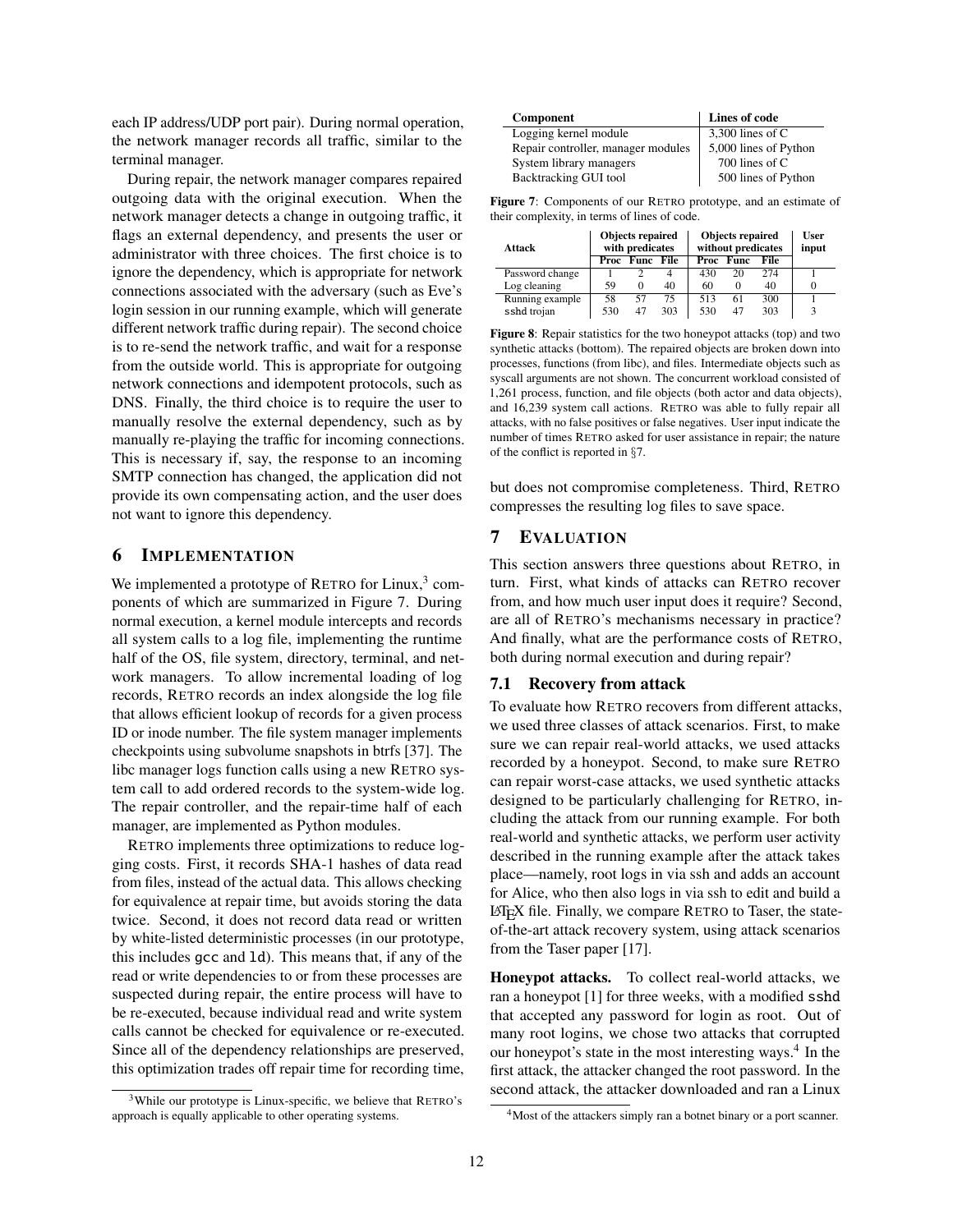| <b>Scenario</b>       | Taser           |     |              |               | <b>RETRO</b> | User input required                                   |  |  |
|-----------------------|-----------------|-----|--------------|---------------|--------------|-------------------------------------------------------|--|--|
|                       | <b>Snapshot</b> | NoI | <b>NoIAN</b> | <b>NoIANC</b> |              |                                                       |  |  |
| Illegal storage       | FP              | FP  | FN           | FN            |              | None.                                                 |  |  |
| Content destruction   | FP              |     |              | FN            |              | None. (Generates terminal diff compensating action.)  |  |  |
| Unhappy student       | FP              | FP  |              | FN            |              | None. (Generates terminal diff compensating action.)  |  |  |
| Compromised database  | FP              | FP  | FP           | FN            |              | None.                                                 |  |  |
| Software installation | <b>FP</b>       | FP  |              | ✓             |              | Re-execute browser (or ignore browser state changes). |  |  |
| Inexperienced admin   | FP              | FP  | FP           | ✓             |              | Skip re-execution of attacker's login session.        |  |  |
|                       |                 |     |              |               |              |                                                       |  |  |

<span id="page-12-0"></span>Figure 9: A comparison of Taser's four policies and RETRO against a set of scenarios used to evaluate Taser [\[17\]](#page-15-0). Taser's snapshot policy tracks all dependencies, NoI ignores IPC and signals, NoIAN also ignores file name and attributes, and NoIANC further ignores file content. FP indicates a false positive (undoing legitimate actions), FN indicates a false negative (missing parts of the attack), and  $\checkmark$  indicates no false positives or negatives.

binary that scrubbed system log files of any mention of the attacker's login attempt.

For both of these attacks, RETRO was able to repair the system while preserving all legitimate user actions, as summarized in Figure [8.](#page-11-5) In the password change attack, root was unable to log in after the attack, immediately exposing the compromise, although we still logged in as Alice and ran texi2pdf. In the second attack, all 59 repaired processes were from the attacker's log cleaning program, whose effects were undone.

For these real-world attacks, RETRO required minimal user input. RETRO required one piece of user input to repair the password change attack, because root's login attempt truly depended on root's entry in /etc/passwd, which was modified by the attacker. In our experiment, the user told the network manager to ignore the conflict. RETRO required no user input for the log cleaning attack.

Synthetic attacks. To check if RETRO can recover from more insidious attacks, we constructed two synthetic attacks involving trojans; results for both are summarized in Figure [8.](#page-11-5) For the first synthetic attack, we used the running example, where the attacker adds an account for eve, installs a botnet and a backdoor PHP script, and trojans the /usr/bin/texi2pdf shell script to restart the botnet. Legitimate users were unaware of this attack, and performed the same actions. Once the administrator detected the attack, RETRO reverted Eve's changes, including the eve account, the bot, and the trojan. As described in §[5.2.3,](#page-9-0) RETRO used shepherded re-execution to undo the effects of the trojan without re-running the bulk of the trojaned application. As Figure [8](#page-11-5) indicates, RETRO reexecuted several functions (getpwnam) to check if removing eve's account affected any subsequent logins. One login session was affected—Eve's login—and RETRO's network manager required user input to confirm that Eve's login need not be re-executed.

One problem we discovered when repairing the running example attack is that the UID chosen for Alice by root's useradd alice command depends on whether eve's account is present. If RETRO simply re-executed useradd alice, useradd would pick a different UID during reexecution, requiring RETRO to re-execute Alice's entire session. Instead, we made the useradd command part of

the system library manager, so that during repair, it first tries to re-execute the action of adding user alice under the original UID, and only if that fails does it re-execute the full useradd program. This ensures that Alice's UID remains the same even after RETRO removes the eve account (as long as Alice's UID is still available).

A second synthetic attack we tried was to trojan /usr/sbin/sshd. In this case, users were able to log in as usual, but undoing the attack required re-executing their login sessions with a good sshd binary. Because RETRO cannot rerun the remote ssh clients (and a new key exchange, resulting in different keys, makes TCP-level replay useless), RETRO's network manager asks the administrator to redo each ssh session manually. Of course, this would not be practical on a real system, and the administrator may instead resort to manually auditing the files affected by those login sessions, to verify whether they were affected by the attack in any way. However, we believe it is valuable for RETRO to identify all connections affected by the attack, so as to help the administrator locate potentially affected files. In practice, we hope that an intrusion detection system can notice such wide-reaching attacks; after a few user logins, the dependency graph indicates that unrelated user logins are all dependent on a previous login session, which an IDS may be able to flag.

Taser attacks. Finally, we compare RETRO to the stateof-the-art intrusion recovery system, Taser, under the attack scenarios that were used to originally evaluate Taser [\[17\]](#page-15-0). Figure [9](#page-12-0) summarizes the results.

In the first scenario, illegal storage, the attacker creates a new account for herself, stores illegal content on the system, and trojans the ls binary to mask the illegal content. RETRO rolls back the account, illegal files, and the trojaned ls binary, and uses the legitimate ls binary to re-execute all ls processes from the past. Even though the trojaned ls binary hid some files, the legitimate ls binary produces the same output, because RETRO removes the hidden files during repair. As a result, there is no need to notify the user. If ls's output did change, the terminal manager would have sent a diff to the affected users.

In the content destruction scenario, an attacker deletes a user's files. Once the user notices the problem, he uses RETRO to undo the attack. After recovering the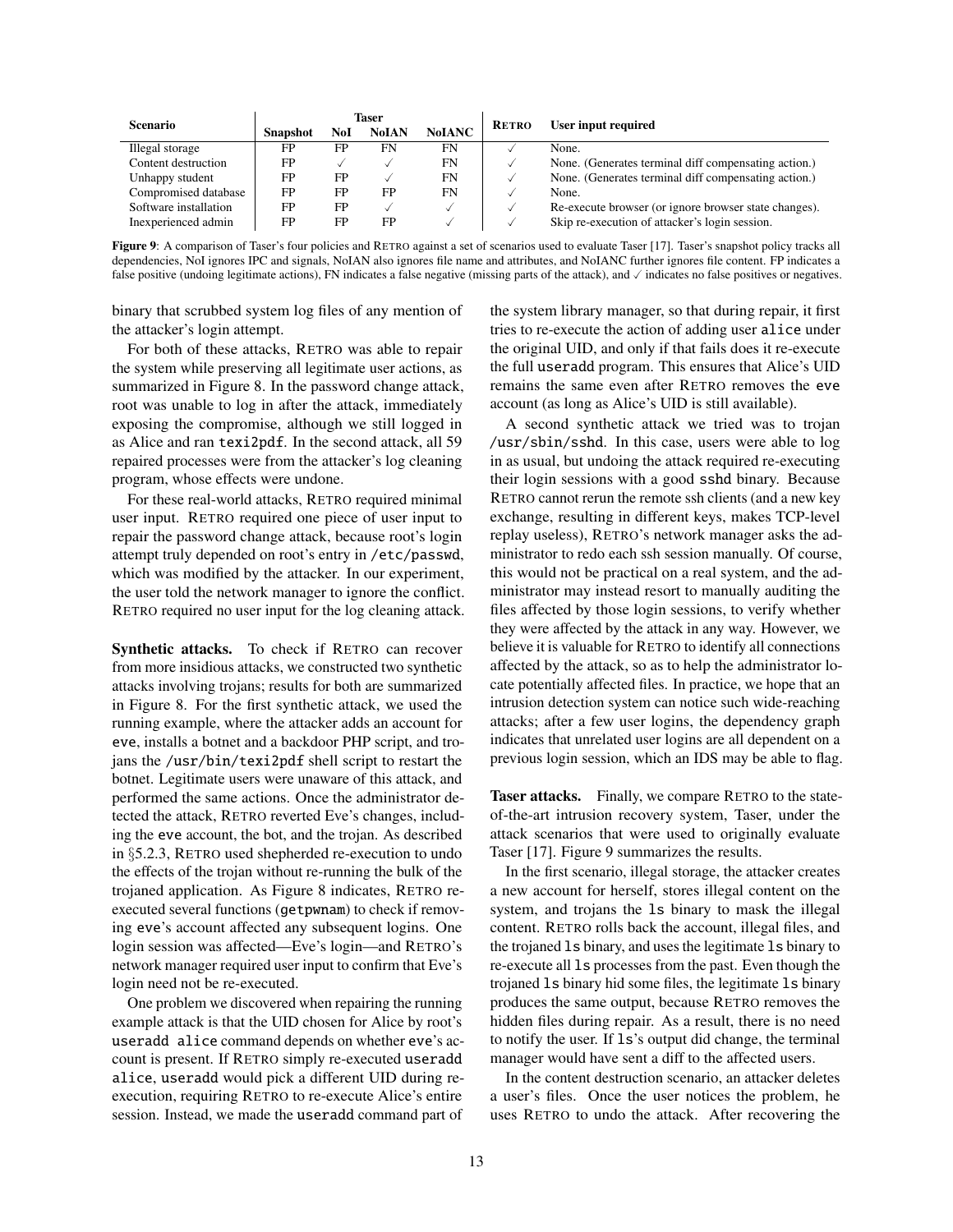| Workload      | <b>Without RETRO</b> | <b>With RETRO</b> |              | Log size | <b>Snapshot size</b> | # of objects | # of actions |
|---------------|----------------------|-------------------|--------------|----------|----------------------|--------------|--------------|
|               | l core               | l core            | 2 cores      |          |                      |              |              |
| Kernel build  | $295 \text{ sec}$    | 557 sec           | 351 sec      | 761 MB   | 308 MB               | 87,405       | 5.698.750    |
| Web server    | $7260 \text{ red/s}$ | $3195$ rea/s      | $5453$ rea/s | 98 MB    | 272 KB               | 508          | 185.315      |
| <b>HotCRP</b> | $20.4$ rea/s         | $15.1$ rea/s      | $20.0$ rea/s | 81 MB    | 27 MB                | 19.969       | 939,418      |

<span id="page-13-0"></span>Figure 10: Performance and storage costs of RETRO for three workloads: building the Linux kernel, serving files as fast as possible using Apache [\[2\]](#page-15-40) for 1 minute, and simulating requests to HotCRP [\[23\]](#page-15-1) from the 30 minutes before the SOSP 2007 deadline, which averaged 2.1 requests per second [\[44\]](#page-15-14) (running as fast as possible, this workload finished in 3–4 minutes). "# of objects" reflects the number of files, directory entries, and processes; not included are intermediate objects such as system call arguments. "# of actions" reflects the number of system call actions.

files, RETRO generates a terminal output diff for the login session during which the user noticed the missing files (after repair, the user's ls command displays those files).

In the unhappy student scenario, a student exploits an ftpd bug to change permissions on a professor's grade file, then modifies the grade file in another login session, and finally a second accomplice user logs in and makes a copy of the grade file. In repairing the attack, RETRO rolls back the grade file and its permissions, re-executes the copy command (which now fails), and uses the terminal manager to generate a diff for the attackers' sessions, informing them that their copy command now failed.

In the compromised database scenario, an attacker breaks into a server, modifies some database records (in our case we used SQLite), and subsequently a legitimate user logs in and runs a script that updates database records of its own. RETRO rolls back the database file to a state before the attack, and re-executes the database update script to preserve subsequent changes, with no user input.

In the software installation scenario, the administrator installs the wrong browser plugin, and only detects this problem after running the browser and downloading some files. During repair, RETRO rolls back the incorrect plugin, and attempts to repair the browser using re-execution. Since RETRO encounters external dependencies in reexecuting network applications, it requests the user to manually redo any interactions with the browser. In our experiment, the user ignored this external dependency, because he knew the browser made no changes to local state worth preserving.

In the inexperienced admin scenario, root selects a weak password for a user account, and an attacker guesses the password and logs in as the user. Undoing root's password change affects the attacker's login session, requiring one user input to confirm to the network manager that it's safe to discard the attacker's TCP connection.

In summary, RETRO correctly repairs all six attack scenarios posed by Taser, requiring user input only in two cases: to re-execute the browser, and to confirm that it's safe to drop the attacker's login session. Taser requires application-specific policies to repair these attacks, and some attacks cannot be fully repaired under any policy. Taser's policies also open up the system to false negatives, allowing an adversary to bypass Taser altogether.

### 7.2 Technique effectiveness

In this subsection, we evaluate the effectiveness of RETRO's specific techniques, including re-execution, predicate checking, and refinement.

Re-execution is key to preserving legitimate user actions. As described in §[7.1](#page-11-6) and quantified in Figure [8,](#page-11-5) RETRO re-executes several processes and functions to preserve and repair legitimate changes. Without re-execution, RETRO would have to conservatively roll back any files touched by the process in question, much like Taser's snapshot policy, which incurs false positives.

Without predicates, RETRO would have to perform conservative dependency propagation in the dependency graph. As in Taser, dependencies on attack actions quickly propagate to most objects in the graph, requiring re-execution of almost every process. This leads to re-execution of sshd, which requires user assistance. Figure [8](#page-11-5) shows that many of the objects repaired without predicates were not repaired with predicates enabled. Taser would roll back all of these objects (false positives). Thus, predicates are an important technique to minimize user input due to re-execution.

Without refinement of actor and data objects, RETRO would incur false dependencies via /tmp and /etc/passwd. As Figure [8](#page-11-5) shows, several functions (such as getpwnam) were re-executed in repairing from attacks. If RETRO was unable to re-execute just those functions, it would have re-executed processes like sshd, forcing the network manager to request user input. Thus, refinement is important to minimizing user input due to false dependencies.

#### 7.3 Performance

We evaluate RETRO's performance costs in two ways. First, we consider costs of RETRO's logging during normal execution. To this end, we measure the CPU overhead and log size for several workloads. Figure [10](#page-13-0) summarizes the results. We ran our experiments on a 2.8GHz Intel Core i7 system with 8 GB RAM running a 64-bit Linux 2.6.35 kernel, with either one or two cores enabled.

The worst-case workload for RETRO is a system that uses 100% of CPU time and spends most of its time communicating between small processes. One such extreme workload is a system that continuously re-builds the Linux kernel; another example is an Apache server continuously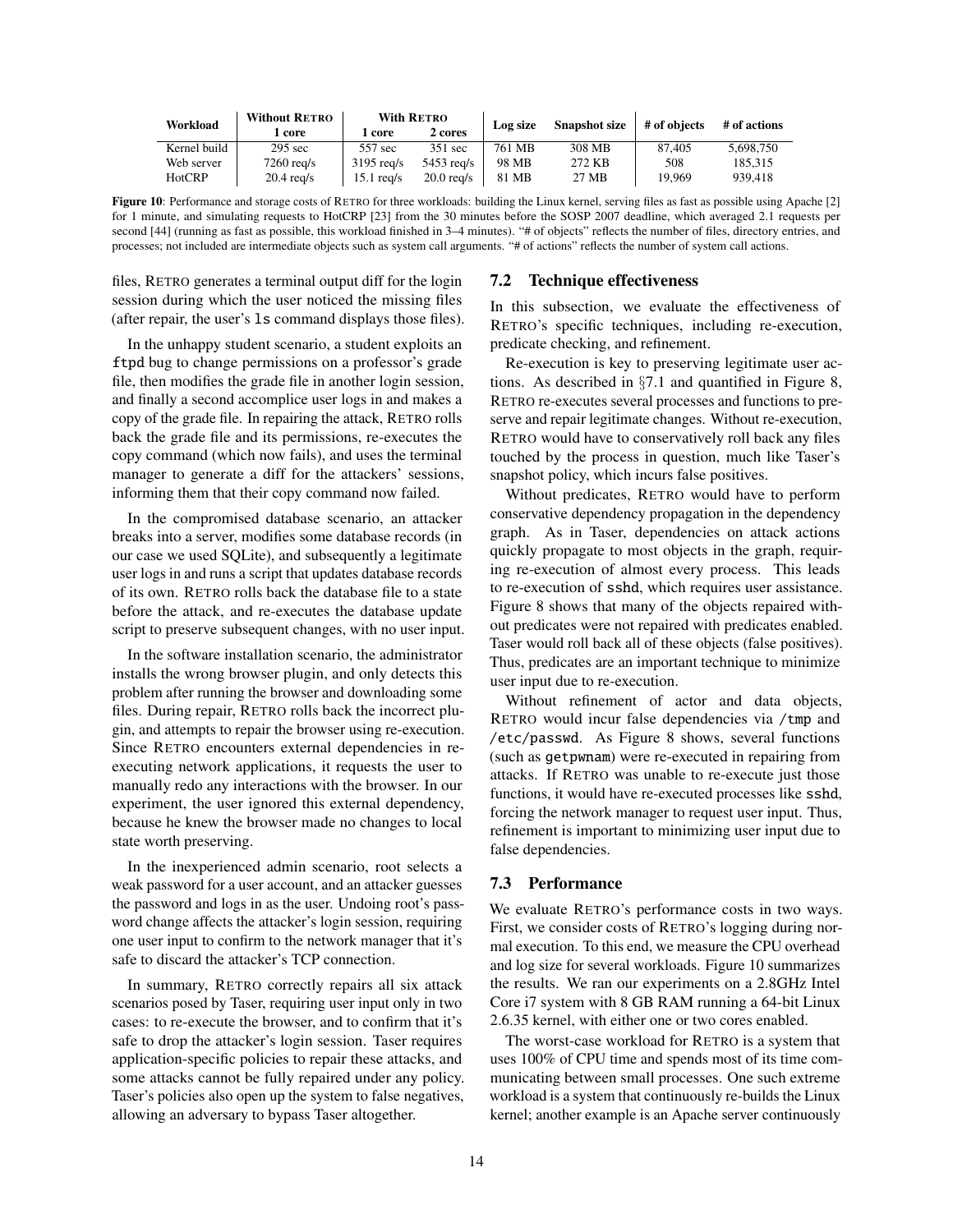serving small static files. For such systems, RETRO incurs a 89–127% CPU overhead using a single core, and generates about 100–150 GB of logs per day. A 2 TB disk (\$100) can store two weeks of logs at this rate before having to garbage-collect older log entries. If a spare second core is available, and the application cannot take advantage of it, it can be used for logging, resulting in only 18–33% CPU overhead.

For a more realistic application, such as a HotCRP [\[23\]](#page-15-1) paper submission web site, RETRO incurs much less overhead, since HotCRP's PHP code is relatively CPUintensive. If we extrapolate the workload from the 30 minutes before the SOSP 2007 deadline [\[44\]](#page-15-14) to an entire day, HotCRP would incur 35% CPU overhead on a single core (and almost no overhead if an additional unused core were available), and use about 4 GB of log space per day. We believe that these are reasonable costs to pay to be able to recover integrity after a compromise of a paper submission web site.

Second, we consider the time cost of repairing a system using RETRO after an attack. As Figure [8](#page-11-5) illustrated, RETRO is often effective at repairing only a small subset of objects and actions in the action history graph, and for attacks that affect the entire system state, such as the sshd trojan, user input dominates repair costs. To illustrate the costs of repairing a subset of the action history graph, we measure the time taken by RETRO to repair from a micro-benchmark attack, where the adversary adds an extraneous line to a log file, which is subsequently modified by a legitimate process. When only this attack is present in RETRO's log (consisting of 10 process objects, 126 file objects, and 399 system call actions), repair takes 0.3 seconds. When this attack runs concurrently with a kernel build (as shown in Figure [10\)](#page-13-0), repair of the attack takes 4.7 seconds ( $10 \times$  longer), despite the fact that the log is  $10,000 \times$  larger. This shows that RETRO's log indexing makes repair time depend largely on the number of affected objects, rather than the overall log size.

### <span id="page-14-0"></span>8 DISCUSSION AND FUTURE WORK

An important assumption of RETRO is that the attacker does not compromise the kernel. Unfortunately, security vulnerabilities are periodically discovered in the Linux kernel [\[5,](#page-15-41) [6\]](#page-15-42), making this assumption potentially dangerous. One solution may be to use virtual machine based techniques [\[14,](#page-15-6) [21\]](#page-15-16), although it is difficult to distinguish kernel objects after a kernel compromise. We plan to explore ways of reducing trust in future work.

In our current prototype, if attackers compromise the kernel and obtain access to RETRO's log files, they may be able to extract sensitive information, such as user passwords or keys, that would not have been persistently stored on a system without RETRO. One possible solution may be to encrypt the log files and checkpoints,

so that the administrator must reboot the system from a trusted CD and enter the password to initiate recovery.

Our current prototype can only repair the effects of an attack on a single machine, and relies on compensating actions to repair external state. In future work, we plan to explore ways to extend automated repair to distributed systems, perhaps based on the ideas from [\[29,](#page-15-11) [42\]](#page-15-43).

RETRO requires the system administrator to specify the initial intrusion point in order to undo the effects of the attack, and finding the initial intrusion point can be difficult. In future work, we hope to leverage the extensive data available in RETRO's dependency graph to build intrusion detection tools that can better pin-point intrusions. Alternatively, instead of trying to pinpoint the attack, we may be able to use RETRO to retroactively apply security patches into the past, and re-execute any affected computations, thus eliminating any attacks that exploited the vulnerability in question.

We did not have space to address several practical aspects of using RETRO, such as performing multiple repairs or undoing a repair. These operations translate into making additional checkpoints, and updating the graph accordingly after repair. Also, as hinted at in §[5,](#page-8-0) we plan to explore the use of more specialized repair managers, such as managers for a language runtime, a database, or an application like a web server or web browser. Finally, while RETRO's performance and storage overheads are already acceptable for some workloads, we plan to further reduce them by not logging intermediate dependencies that can be reconstructed at repair time.

# <span id="page-14-1"></span>9 CONCLUSION

RETRO repairs system integrity from past attacks by using an action history graph to track system-wide dependencies, roll back affected objects, and re-execute legitimate actions affected by the attack. RETRO minimizes user input by avoiding re-execution whenever possible, and by using compensating actions for external dependencies. RETRO's key techniques for minimizing re-execution include predicates, refinement, and shepherded re-execution. A prototype of RETRO for Linux recovers from a mix of ten real-world and synthetic attacks, repairing all sideeffects of the attack in all cases. Six attacks required no user input to repair, and RETRO required significant user input in only two cases involving trojaned network-facing applications.

# ACKNOWLEDGMENTS

We thank Victor Costan, Robert Morris, Jacob Strauss, the anonymous reviewers, and our shepherd, Adrian Perrig, for their feedback. Quanta Computer partially supported this work. Taesoo Kim is partially supported by the Samsung Scholarship Foundation, and Nickolai Zeldovich is partially supported by a Sloan Fellowship.